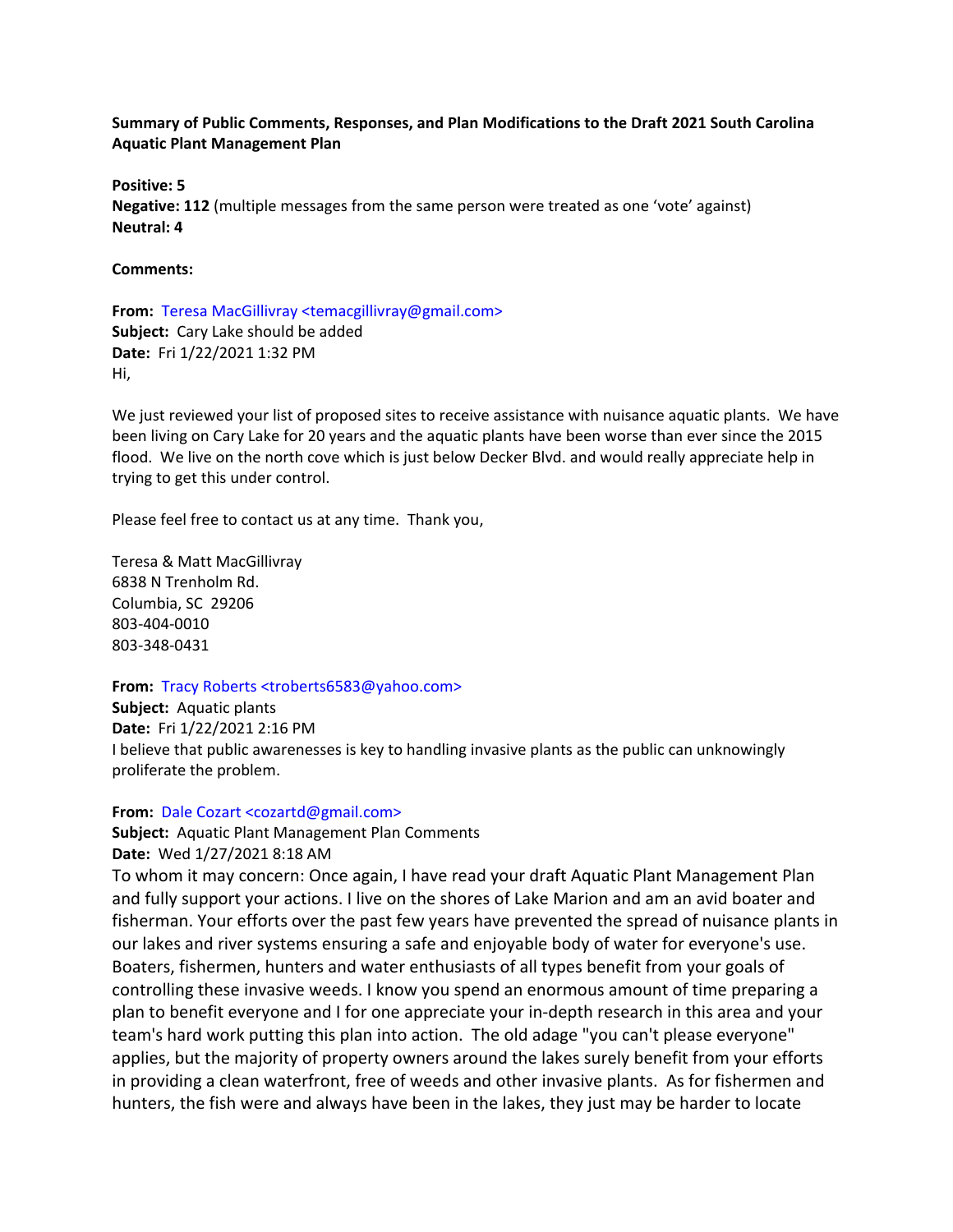without patches of weeds in which to hide. Likewise, the duck hunters have plenty of swamp and backwaters in which to ply their skills, no overgrowth of navigable waters is needed to attract birds. Keep up the good work.

Dale Cozart

**From:** Debra Gleaton <debgleaton@yahoo.com> **Subject:** Invasive Plant Plan **Date:** Mon 2/1/2021 3:58 PM You guys do so much for the residence that live on the shores of Lake Marion and the folks that fish our lakes along with the recreational users. I support your plan!

From: Michael Avans <mavans2@ftc.net>

**Subject:** 2021 Aquatic Plant Management plan **Date:** Mon 2/1/2021 7:14 PM As a home owner on Lake Marion I wish to express my support for the 2021 Aquatic Plant Management Plan. Is there a way to get advance notice of when weed control spraying in Potato Creek will take place so I can improve SCDNR access to my shoreline by moving boats?

Michael Avans 1054 Autumn Ln Summerton, SC. 29148

**From:** Eddie Gleaton <egleaton@yahoo.com> **Subject:** 2021 DRAFT S.C. Aquatic Plant Management Plan **Date:** Wed 2/3/2021 1:50 PM I am writing to support the 2021 Draft S.C. Aquatic Plant Management Plan as presented. I am a resident of Clarendon County and live on Lake Marion. I do not want to see our lakes faced with the problems of the past caused by invasive weeds.

Thank you in advance,

Eddie V. Gleaton, Jr. 1043 Autumn Lane Summerton, SC 29148

803.478.6159

**From:** Adam Deal <adeal@greenwood52.org>

**Subject:** Aquatic Management Plan **Date:** Fri 2/5/2021 12:55 PM To whom it may concern,

This will be my first of many emails. This email is regarding lake Greenwood and the treatment of both slender naiad and val. I hope the committee will think twice of treating native species in the lake. What little is left on Lake Greenwood is needed as many plants and animals depend on such grasses for a healthy ecosystem as well as the benefits it provides to water quality and clarity. I would strongly urge the council to reconsider using grass carp in Lake Greenwood as the health of the overall carp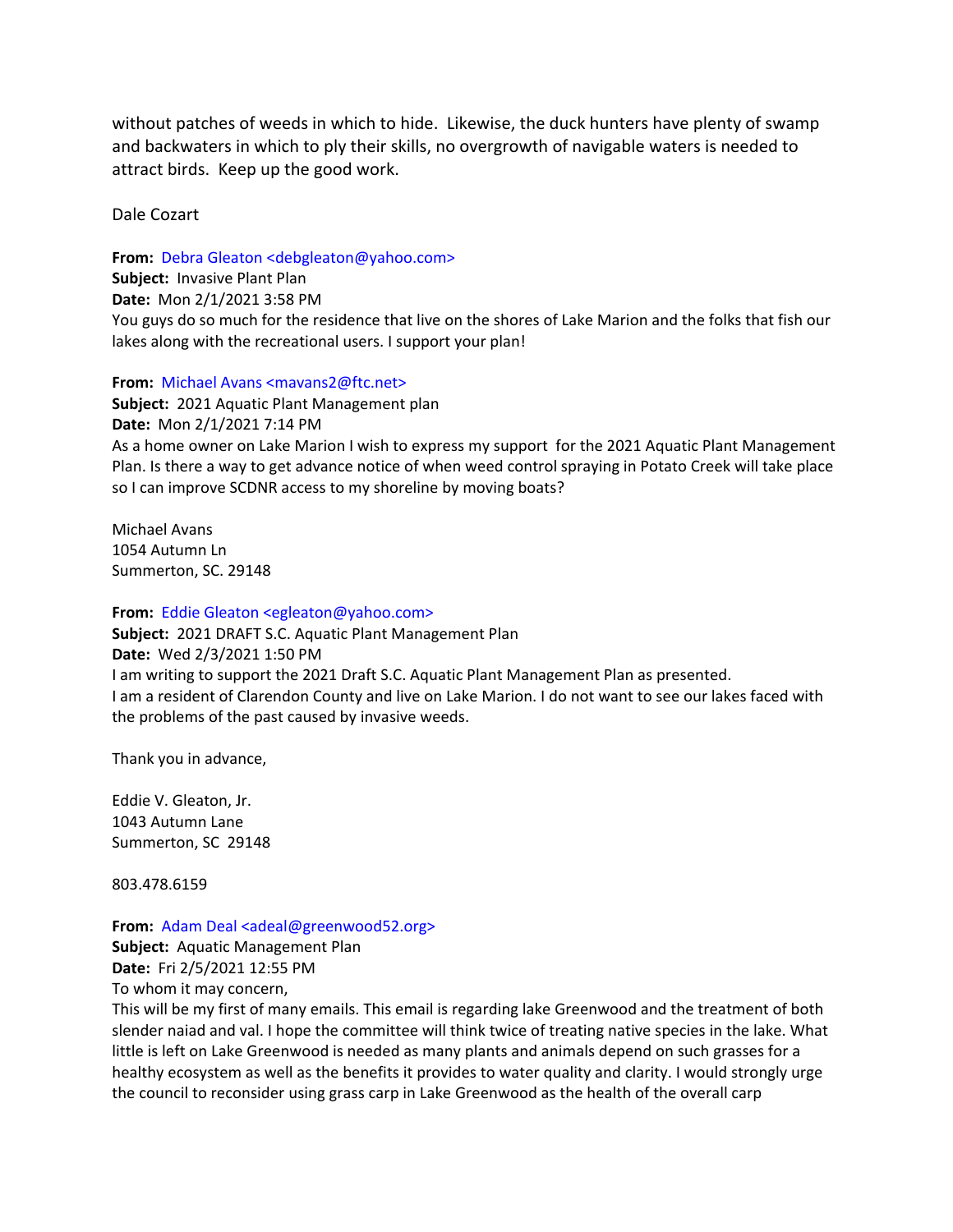population is indicated to be low as the fish appear small in size due to lack of food already. Overstocking and killing off native vegetation is a concern. I urge the council to use sound judgment and scientific reasoning as both indicate that saving these plants far outweigh any negative effects that these could have.

I have many other areas of the plan that show a lot of concern. The amount of grass on Greenwood is minimal at best and any should be treated with the utmost care transplanted to other areas of the lake vs being treated and killed.

I also urge the council to rethink listing hydrilla as a nuisance plant as the plant has been in SC and many parts of the south for many many many years. The plant itself if controlled to a certain level provides many benefits to an ecosystem and the benefits of this far outweigh any negative effects. I also suggest this as open space in an ecosystem will eventually be filled and it seems Giant Salvinia is filling that void once filled by Hydrilla.

--

Adam Deal ATC, SCATA [adeal@greenwood52.org](mailto:adeal@greenwood52.org) Cell- (864) 992-8594 640 South Cambridge Street Ninety Six, SC 29666

**From:** Adam Deal <adeal@greenwood52.org> **Subject:** Hydrilla

**Date:** Fri 2/5/2021 1:08 PM

Hydrilla has been around since before the 1960s in America. I believe and would like to see the eradication of this plant stop. I for one believe it is time to move this species to the native list and come to terms that it is here to stay. Over the past years in the name of eradication we have killed off many beneficial aquatic plants and continue to do so every year. Thus creating holes that things like Giant Salvain has begun to take over(which is much worse). The benefits of controlling hydrilla vs eradication is far greater than killing off the entire ecosystem.

-- Adam Deal ATC, SCATA [adeal@greenwood52.org](mailto:adeal@greenwood52.org) Cell- (864) 992-8594 640 South Cambridge Street Ninety Six, SC 29666

**From:** Derrick Dimsdale <djdimsdale@gmail.com>

**Subject:** Stop destroying our state. **Date:** Fri 2/5/2021 4:12 PM To anyone involved in state managment plans and budgets,

Every single one of you should be ashamed. You clearly do not have the integrity to complete your jobs for the benifit of common South Carolina residents. Your focus all of your time and effort to please the wealthy all while completely ignoring the public land the rest of us have access to.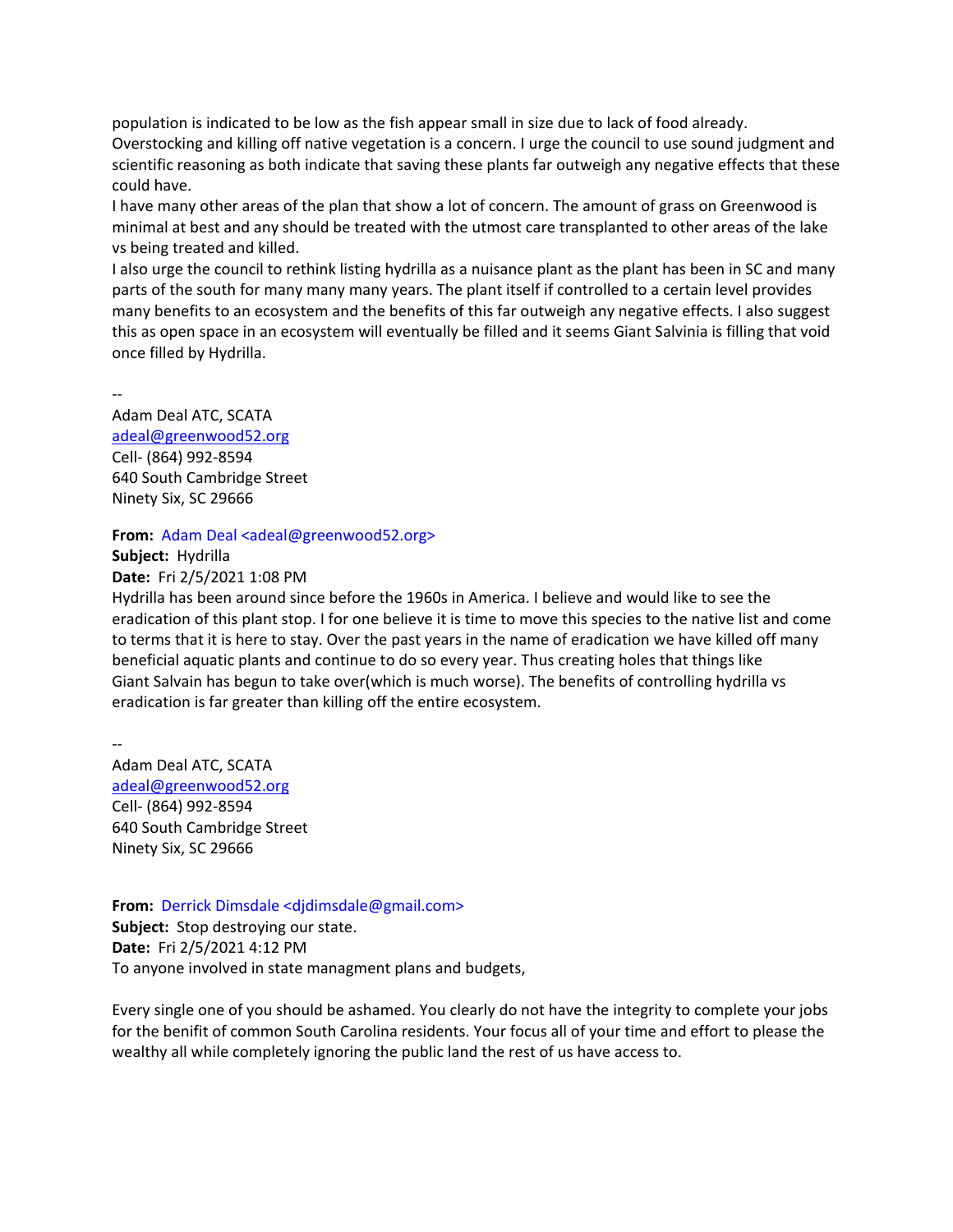The states lakes are complete garbage and would be better off without you people. There is zero grass covere and little structure to support an actual fishing habitat and food chain.

Then come the waterfowl hunters you seam to despise with a passion. Again the lakes have absolutely zero food or cover for waterfowl so naturally they hold no waterfowl aside from resident geese on occasion. Then comes the cat 1 and 2 waterfowl managment areas where other than the SCR, you literally only have ONE managment technique. That one is banning hunters from using the areas unless its in the posted few hours you've chosen. Again there are no ducks in these areas because they have NO food to eat, the same as 98% of the states public lands.

Then comes the deer and turkey. On private land in SC, both can be plentiful. On public land however, one can spend an entire season searching through thousands of acres of useless pine trees and never find a single track.

Congratulations, you've wiped out most of the states useful hardwoods and released them with useless pine trees to protect a tree pecker that no one cares about. At the same time you've stocked carp and sprayed poisonous chemicals into the lakes at such a high rate, you've ruined them also.

Now on top of the money you've wasted to kill all the SAVs in the lakes, you have to waste even more to stock fish back into the waterways to please the fishermen.

You absolutely suck at everything except pleasing the wealthy. I will be spending my future in SC advocating to other outdoorsman and women to stop buying licenses in order to defund all of your jobs.

Sincerely,

Derrick Dimsdale.

## **From:** Jimmy DiTraglia <jimmy.ditraglia@gmail.com>

**Subject:** Aquatic Management Plan

**Date:** Fri 2/5/2021 7:39 PM

I am writing to voice my opinion on the draft of your aquatic management plan and seemingly total lack of consideration of the comments of waterfowl hunters and anglers who see the benefit of SAV and native grasses. The PDF I was emailed recently is absolutely full of people asking you to halt stocking of grass carp, halt spraying chemicals, and consider other methods to remove invasive species that may actually cause issues rather than completely eradicating all of it as is especially the case in upstate lakes. Yet it is all continuing at a destructive pace.

To make things worse, I am seeing copper as a solution for some species of plants while noting that in the recommended amounts to use for the body of water that it could be toxic to fish. We feel that not allowing SAV to grow has already done enough damage to the fish population and do not want anything added that would kill more.

We feel that the threat of these plants is being exaggerated greatly and the state of South Carolina should let that ecosystem behave as it naturally would. I mean, look at how devastating all the SAV growing in Guntersville has been to their bass fishing and duck hunting. Right?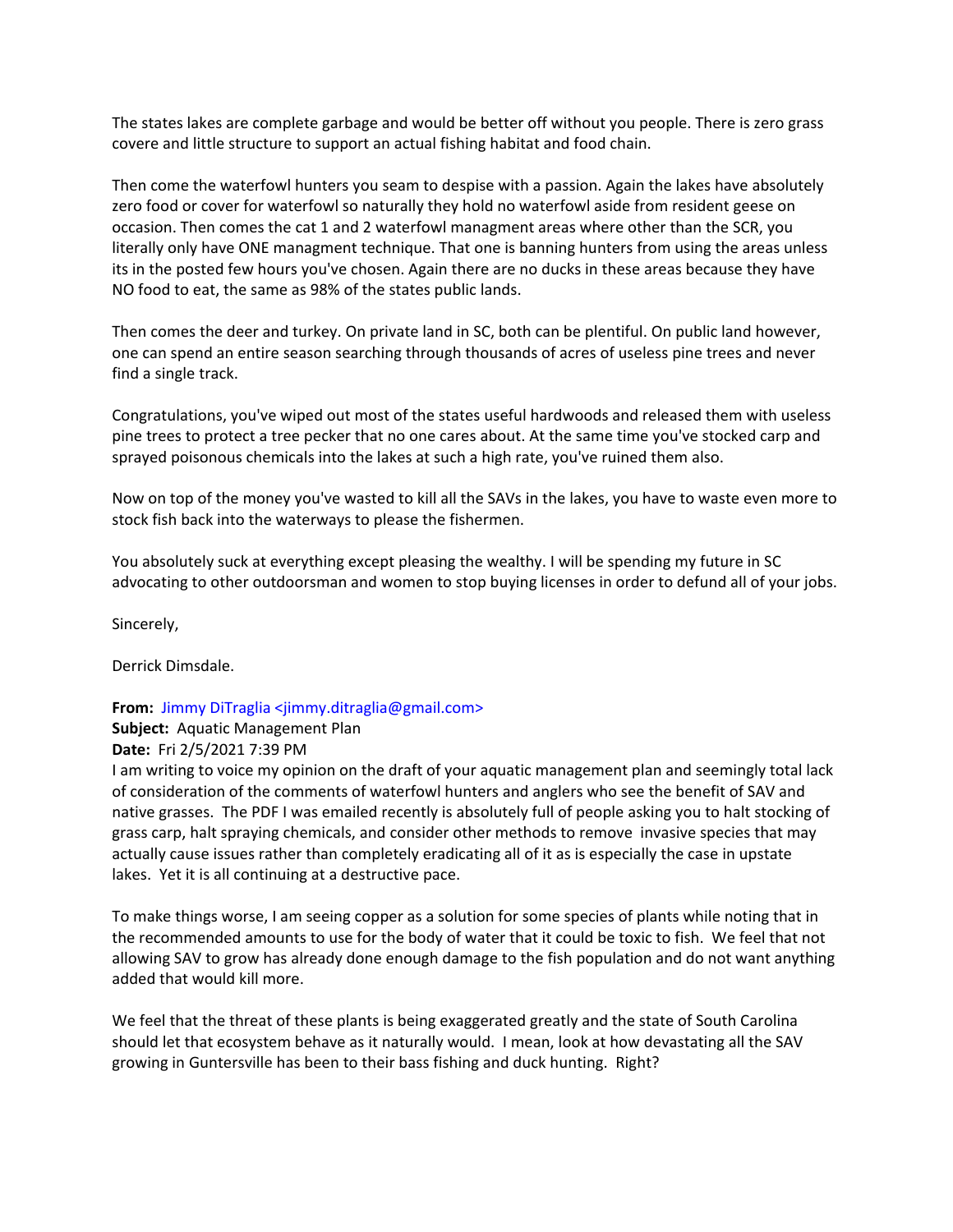We are being told that it is necessary to kill all the SAV because it clogs the turbines on the dams and thus is an obstacle for hydroelectricity. Ok, why do other states manage to generate hydroelectricity just fine without poisoning the water? Look at all the TVA dams in Alabama, Tennessee, Kentucky, and a few other states. I used to live in middle Tennessee and our dams worked just fine. The reservoirs had plenty of native grasses. The public fishing and duck hunting there is far superior to that of South Carolina.

So, not to directly accuse anyone of lying, but I do have a very hard time believing that the clogging of the dams is the reason to kill all the SAV. Furthermore, I'm told by reputable sources that the only instances of this came after stocking grass carp because they caused huge mats to break off and float their way into turbines. Another great example of why to leave it alone and let the ecosystem do its thing.

Does Duke/Santee need to design a better solution? I don't mean that sarcastically, I'm serious. If TVA can do it, we should be able to as well. I am an electrical engineer and would be happy to devote some consulting time if I can be of assistance.

Please consider our opinions on the matter. I think you would be VERY hard pressed to find a state with worse public water duck hunting than South Carolina. That's not a sarcastic statement, that's serious. Things would be so much better if the SAV could grow as I'm told it used to be. There has to be a better solution than what the state has been doing. As stated above, I'm willing to lend my expertise if it can be used. Many of my friends here are willing as well.

-- Regards, Jimmy DiTraglia

**From:** Trent Newton <trentnewton77@yahoo.com> **Subject:** Aquatic Plant Management Plan **Date:** Fri 2/5/2021 8:22 PM To whom it may concern,

As a property owner and frequent user of Lake Greenwood I feel that the aquatic vegetation is managed very well. There is a great blend of vegetation present for wildlife but also water to use for recreation. I hope that the vegetation control remains the same or possibly increases with the Lauren's County water withdrawal plan.

Keep up the good work, Trent Newton

**From:** Herb Strickland <herbware1946@yahoo.com>

**Subject:** I oppose the 2021 Aquatic Plant Management plan Draft **Date:** Fri 2/5/2021 9:43 PM I am against the future stocking of Grass Carp in our Lakes. This practice is causing a severe reduction in our fisheries and causing harm to other beneficial wildlife. Please quit or drastically reduce this

practice until the situation is reversed.

**From:** Chase Todd <chasetodd444@gmail.com>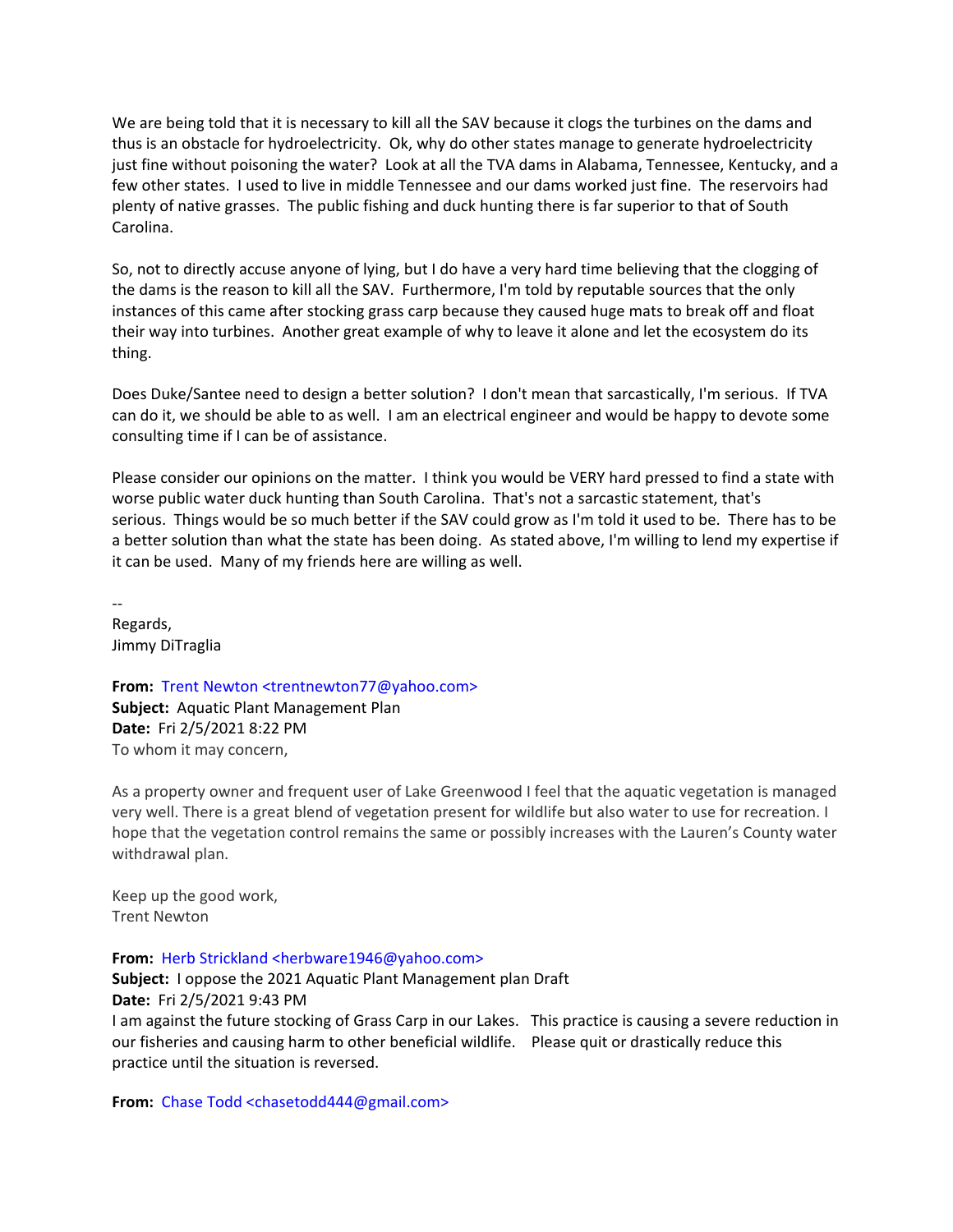**Subject:** Opposition of Vegetation Control Plan

**Date:** Fri 2/5/2021 10:07 PM

I do hereby formally oppose the proposals to continue stocking hybrid grass carp into the Santee Cooper lake systems and others at the rates presented and the further introduction of carp into the lake systems throughout our state of South Carolina.

# Michael Todd

## **From:** Colby Sarvis <c.sarvis@yahoo.com>

**Subject:** I oppose the 2021 Aquatic Plant Management Plan Draft **Date:** Fri 2/5/2021 11:11 PM

I do hereby formally oppose the proposals to continue stocking hybrid grass carp into the Santee Cooper lake systems and others at the rates presented and the further introduction of carp into the lake systems throughout our state of South Carolina.

At present, the effects of the carp stocking numbers have greatly altered the lakes as a whole habitat biome. Many species of fish and avian life that would normally thrive in such aquatic environments are neglected by such a plan.

The importance of a balanced wildlife ecosystem ranging from invertebrates to vertebrates is greatly ignored to detriment when there are actions in play that eradicate even the native submerged aquatic vegetation. These native aquatic plant species, and yes even some beneficial invasive species are the very building blocks of a healthy and functioning aquatic ecosystem.

As noted, these overly aggressive stocking actions not only cause great detriment to many species of wildlife and general water quality but also gravely effect the rural economies that center around hunting and fishing and other outdoor activities.

In a time of concern over water quality and South Carolina's ever decreasing wildlife habitat it's well past time that the APMC recognize these detrimental actions towards wildlife and water quality. Further, to continually ignore the amount of taxpaying citizens that have opposed such actions both past and present speaks negatively as an affront to the majority of recreational users and our hunting and fishing cultures.

We as sportsmen and women should be stewards of the land and water to give back far more than we take from them. Humans have a destructive way of harming nature and it's natural balance. The natural vegetation that our lakes provide are what will keep our historical environment alive and well for many generations far into the future. It is vital that we take action to help protect the wildlife that call our great state home.

Colby Sarvis

From: Moe Dunn <moe.dunn79@gmail.com> **Subject:** Invasive Weeds Action Proposal **Date:** Sat 2/6/2021 12:30 AM

As 35 year resident of Lake Murray, in Lexington County SC., I have personally witnessed the original stocking of Asian Grass Carp into Lake Murray and the detrimental effects it has had on our Fishery and Wildlife System. Our Water and Eco Systems are extremely fragile and continued stocking of these Non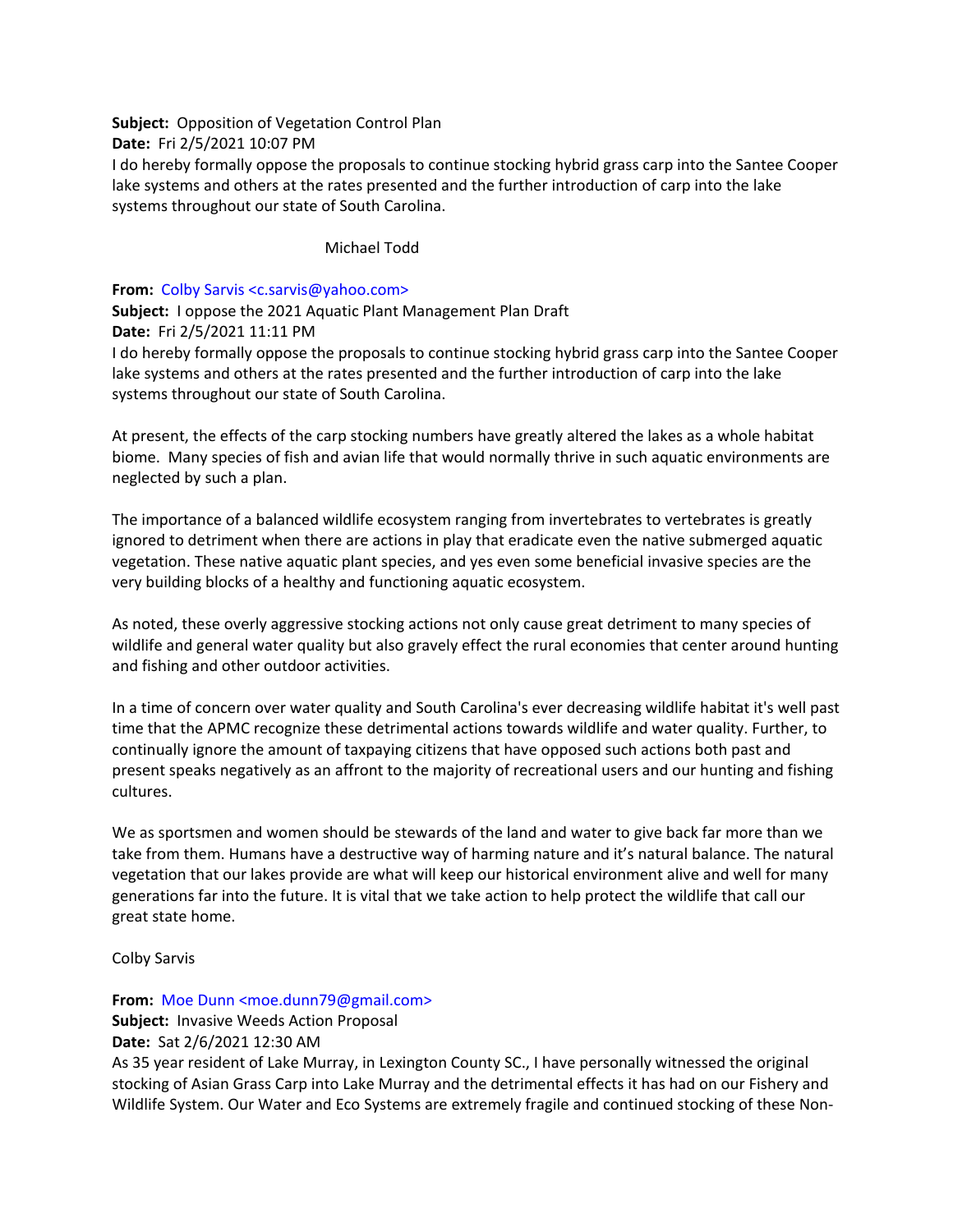Native Fish is continually changing our Natural Resources at alarming rates, that take many years to rebuild.

I do hereby formally oppose the proposals to continue stocking hybrid grass carp into the Santee Cooper lake systems and others at the rates presented and the further introduction of carp into the lake systems throughout our state of South Carolina.

At present, the effects of the carp stocking numbers have greatly altered the lakes as a whole habitat biome. Many species of fish and avian life that would normally thrive in such aquatic environments are neglected by such a plan.

The importance of a balanced wildlife ecosystem ranging from invertebrates to vertebrates is greatly ignored, to detriment, when there are actions in play designed to eradicate even the native submerged aquatic vegetation. These native aquatic plant species, and yes, even some beneficial invasive species are the very building blocks of a healthy and functioning aquatic ecosystem.

As noted, these overly aggressive stocking actions not only cause detriment to many species of wildlife but also negatively effect the rural economies that center around hunting and fishing and other outdoor activities.

In a time of concern over water quality and South Carolina's ever decreasing wildlife habitat it's well past time that the APMC recognize these detrimental actions towards wildlife and water quality. Further, to continually ignore the amount of taxpaying citizens that have opposed such actions, both past and present, speaks negatively as an affront to the majority of recreational users and our hunting and fishing cultures.

With Kind Regards,

Moe Dunn 803-513-0200

**From:** harleston towles <harlestontowles3@gmail.com> **Subject:** Less carp, more grass please... **Date:** Sat 2/6/2021 1:40 AM To whom it may concern:

Habitat for wading birds, waterfowl, and game fishes will continue to be severely lacking if the stocking of carp at proposed levels should remain.

Numbers for the aforementioned wading birds, waterfowl, and game fishes are all at such poor levels in South Carolina that carp would be like driving a nail in the coffin for hunting, fishing, and bird watching in and around the State.

Please consider allowing natural vegetation to reestablish itself on the lakes in order to bring wildlife back to stable numbers. The situation is nearly dire at the moment, and we can't afford to lose the rich heritage and cultural significance that comes with holding wild game on these bodies of water. Thank you in advance for your consideration in the matter.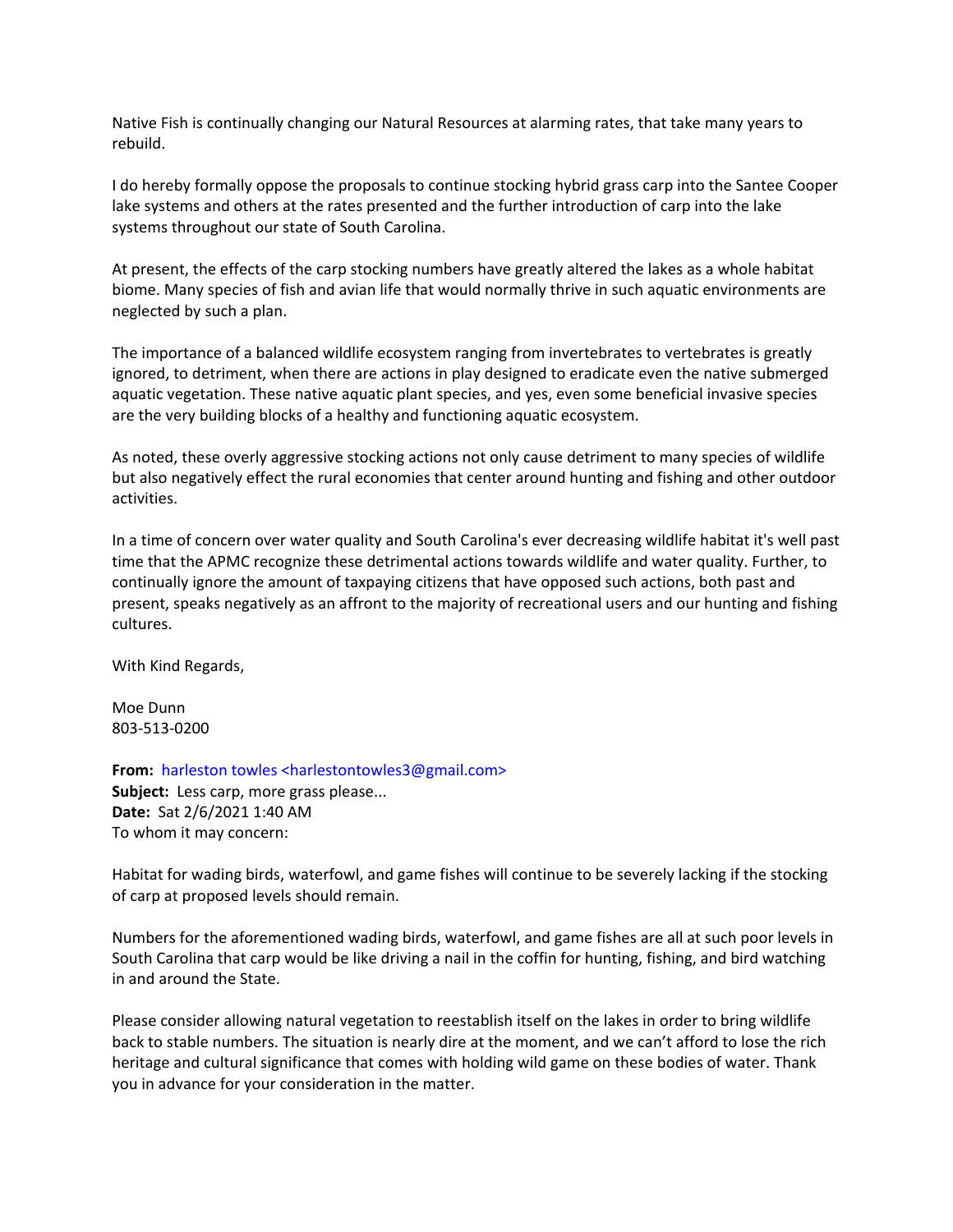Harleston Towles 843.557.5765

From: Logan Barnes <br/>barnesId@gmail.com> **Subject:** Aquatic Management Plan **Date:** Sat 2/6/2021 5:01 AM To whom it may concern,

I do hereby formally oppose the proposals to continue stocking hybrid grass carp into the Santee Cooper lake systems and others at the rates presented and the further introduction of carp into the lake systems throughout our state of South Carolina.

At present, the effects of the carp stocking numbers have greatly altered the lakes as a whole habitat biome. Many species of fish and avian life that would normally thrive in such aquatic environments are neglected by such a plan.

The importance of a balanced wildlife ecosystem ranging from invertebrates to vertebrates is greatly ignored, to detriment, when there are actions in play designed to eradicate even the native submerged aquatic vegetation. These native aquatic plant species, and yes, even some beneficial invasive species are the very building blocks of a healthy and functioning aquatic ecosystem.

As noted, these overly aggressive stocking actions not only cause detriment to many species of wildlife but also negatively effect the rural economies that center around hunting and fishing and other outdoor activities.

In a time of concern over water quality and South Carolina's ever decreasing wildlife habitat it's well past time that the APMC recognize these detrimental actions towards wildlife and water quality. Further, to continually ignore the amount of taxpaying citizens that have opposed such actions, both past and present, speaks negatively as an affront to the majority of recreational users and our hunting and fishing cultures.

I grew up fishing Lake Marion in the grass. It's a sad sight today to compare the lack of wildlife today to the early 90s.

Sincerely,

Logan Barnes, DMD

# **From:** Carl G <cgulledge@sc.rr.com> **Subject:**

### **Date:** Sat 2/6/2021 6:13 AM

I do hereby formally oppose the proposals to continue stocking hybrid grass carp into the Santee Cooper lake systems and others at the rates presented and the further introduction of carp into the lake systems throughout our state of South Carolina.

At present, the effects of the carp stocking numbers have greatly altered the lakes as a whole habitat biome. Many species of fish and avian life that would normally thrive in such aquatic environments are neglected by such a plan.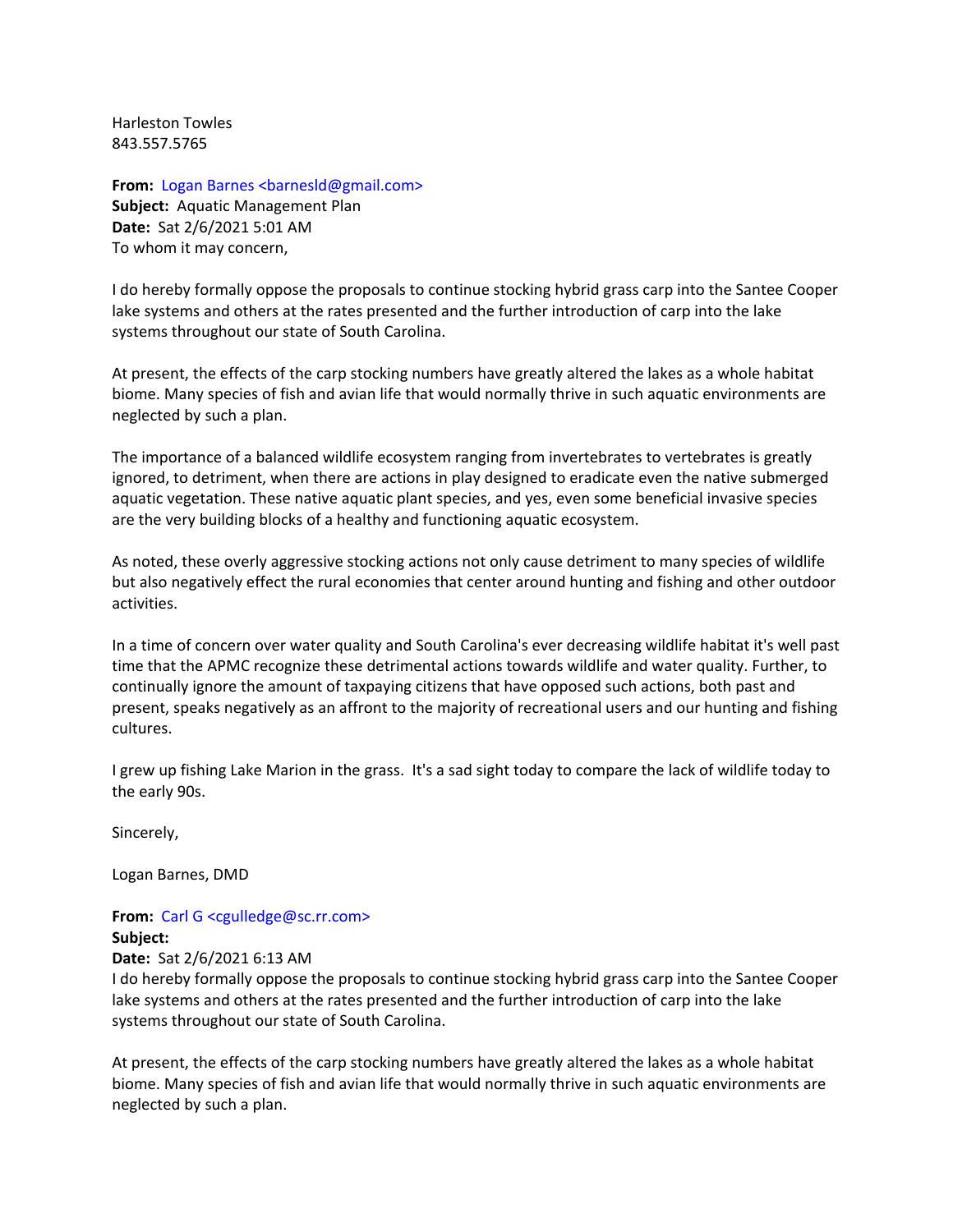The importance of a balanced wildlife ecosystem ranging from invertebrates to vertebrates is greatly ignored, to detriment, when there are actions in play designed to eradicate even the native submerged aquatic vegetation. These native aquatic plant species, and yes, even some beneficial invasive species are the very building blocks of a healthy and functioning aquatic ecosystem.

As noted, these overly aggressive stocking actions not only cause detriment to many species of wildlife but also negatively effect the rural economies that center around hunting and fishing and other outdoor activities.

In a time of concern over water quality and South Carolina's ever decreasing wildlife habitat it's well past time that the APMC recognize these detrimental actions towards wildlife and water quality. Further, to continually ignore the amount of taxpaying citizens that have opposed such actions, both past and present, speaks negatively as an affront to the majority of recreational users and our hunting and fishing cultures.

Please stop RUINING our lakes so that people do not have to TOUCH weeds/grass.

Carl Gulledge, Jr.

## **From:** Joshua Townsend <zinkph1@gmail.com>

**Subject:** I oppose the 2021 aquatic plant management draft **Date:** Sat 2/6/2021 7:05 AM Please no more carp. Our fisheries and waterfowl are at an all time low. They're are other lakes in bordering states that are hydro powered lakes with vegetation a plenty and the fisheries and waterfowl and economy's around the lake are thriving.

### **From: Robert Huggins <huggs121566@yahoo.com>**

**Subject:** Invasive weeds legislation **Date:** Sat 2/6/2021 8:01 AM I am sending this email to voice my opposition to the proposed invasive weeds legislation for 2021. I am a lifelong resident of South Carolina and avid outdoorsman. Please do not implement this legislation. Cordially......... Robert Huggins Murrells Inlet, SC

### **From:** Jackson Sims <1coastalrunner@gmail.com>

**Subject:** Re: I oppose the 2021 draft weed control measures **Date:** Sat 2/6/2021 9:40 AM Leave the weeds alone..They are beneficial for wildlife fish and ducks.Stop putting grass carp into the lakes and dumping cancer causing chemicals into our lakes.We can use this money on other things.Jackson Sims...610 n.congdon street Georgetown S.C.29440...

From: Blake Harrell <br />bharrell1340@gmail.com> **Subject:** 2021 APMP **Date:** Sat 2/6/2021 10:25 AM

Good Morning,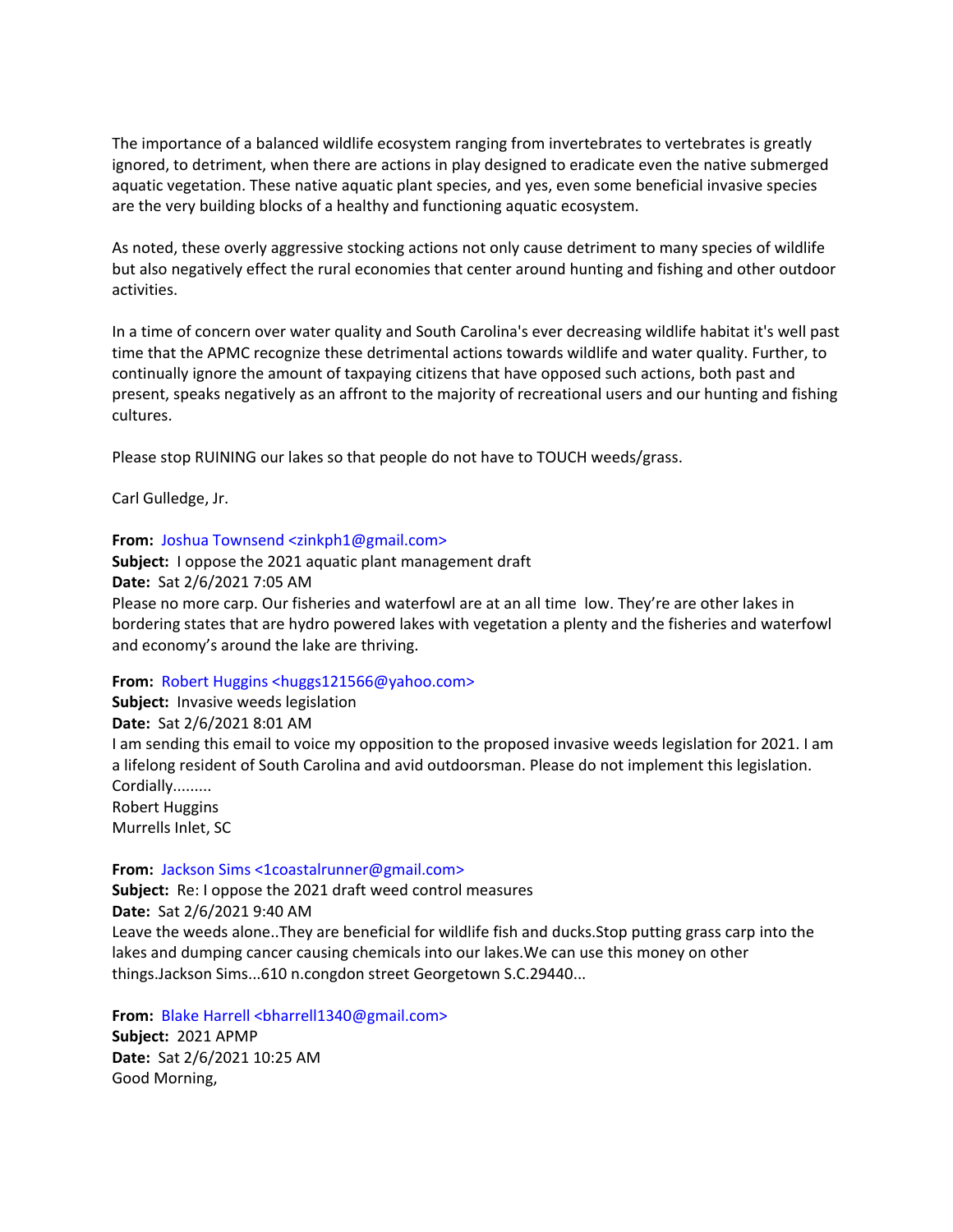I wanted to send an email to offer a few comments regarding the 2021 APMP. I know there are a great deal of emails being sent that are basically copied and pasted blasting the council, DNR, etc. for invasive aquatic management, however this email will not parallel that sentiment.

 I would like to premise the following with the fact that the most important area to me is Lake Marion, and it's upper flood plain. I am an avid waterfowl hunter, and for obvious reasons this lake is important to me, and many other recreational hunters. Also, the areas that I am familiar with are those north of I-95 because of this reason, so the following will be speaking with respect to that particular body of water. Lastly, I would also like to make it known that I have been very involved with the SCWA on multiple levels over the past 6-7 years, and am very aware of the other effects that flooded ag impoundments along the north eastern side of the lake have on waterfowl distribution.

 With that said, the two species that stand out the most to me from this plan are hyacinth and salvinia. Particularly along the eastern back waters of the lake, north of 95, these two types of vegetation have everything locked up; not only from boat access, but from any open water as far as I can tell, In particularly the shallower areas that could be accessible by boat in the hickory top WMA. I do support the management of these species to a significant extent because of the lack of accessibility and detrimental habitat effects that result. I know, at least hyacinth, grows at an alarming rate, however is it this plan's goal (if even achievable) to completely eradicate the vegetation, or reduce numbers to a percentage (70%-80%)? I think a certain amount can certainly be beneficial to waterfowl populations, if managed properly (again, if feasible). Also, I notice that the species specifically targeted under "Hickory Top WMA" do not include hyacinth, or salvinia; is this area only referring to the impounded green tree resivoir?

 Additionally, I see where water primrose is listed as one of the plant species to be managed in 2021, and I am aware of some stands of this currently, however I have never come across a area where I would have considered it to be an issue. I ask this again because of the nutritional benefit of primrose to waterfowl populations.

 Additionally, I have have misread somewhere, but basically the annual monetary cap for these management plans is \$30,000 per area, however specifically the Lake Marion plan totals in \$600,000. Does this essentially mean that nothing significant will be done, or the funding will be provided by other sources than state/federal (Santee Cooper)?

 In regards to hydrilla and the grass carp, I personally have never noticed any issues that have been caused by SAVs like hydrilla, from a recreational standpoint. I know it can be a viable nutrient sources for many pochards and other waterfowl, however is the management provided by the grass carp eliminating the hydrilla completely (to the extent where the current hydrilla density can only sustain these carp) or is there a "surplus" that is still available to sustain other wild life populations? I understand without the carp there would be an excessive surplus of hydrilla, but I see so many comments regarding the matter it is difficult to distinguish fact from hearsay.

 In conclusion, I believe the management of this vegetation is important and reasonable to certain extents in areas where needed. I know there is a lot of opposition to this management, and would recommend and request (for my own edification as well) more publicly accessible/regularly published information regarding the matter (where, when, why, etc.). I am not speaking necessarily to huge publications, but for example, a short article regarding the benefits and detriments of water hyacinth in its current distribution in and around the northern portions of Lake Marion. I believe many individuals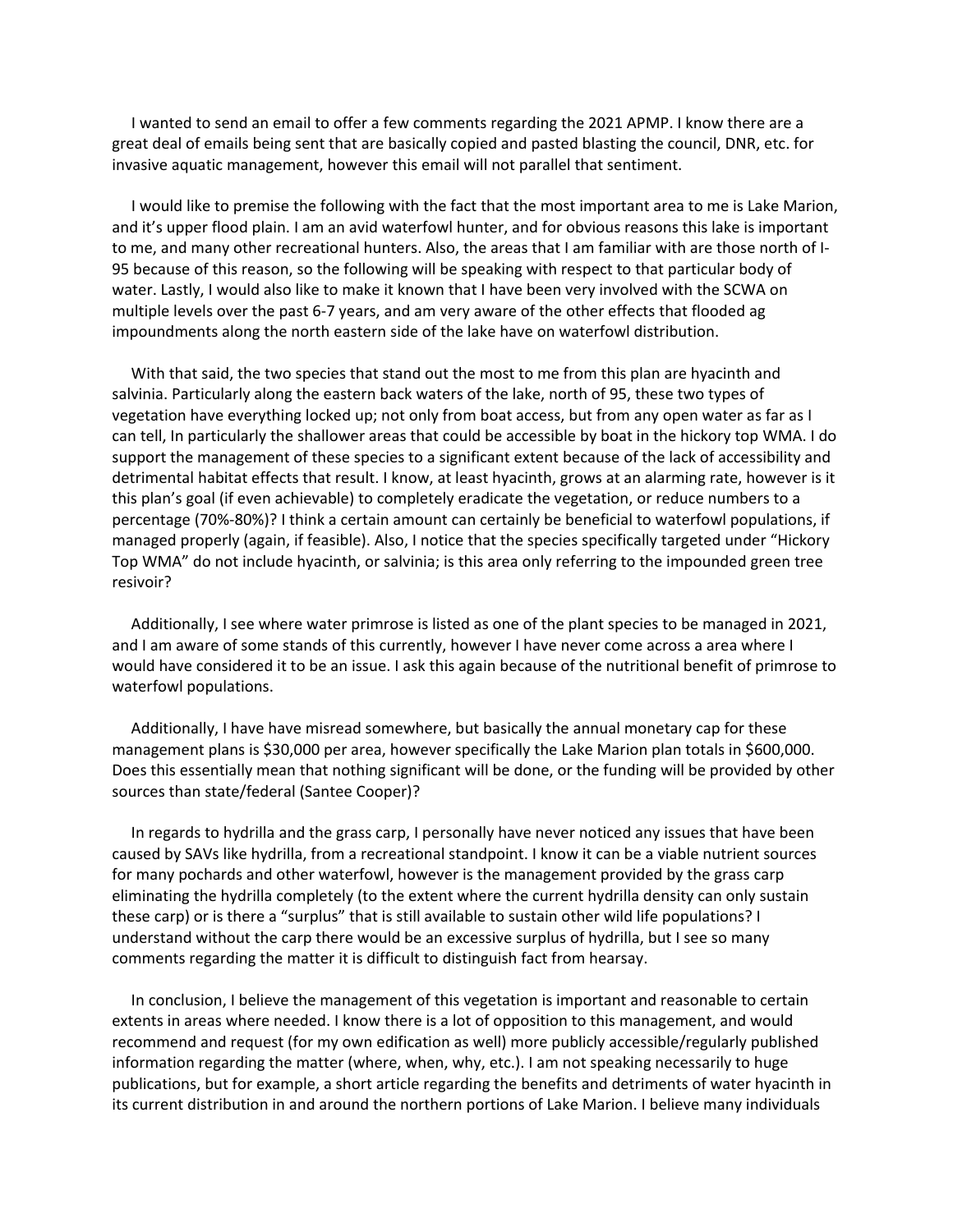would benefit from this information being broken down like this into specific areas to see exactly why this type of management is necessary.

 Thank you very much for your time, and I look forward to hearing from you soon. Have a great weekend.

Blake Harrell

### From: Britt Oswald <brittoswald78@gmail.com>

**Subject:** I oppose the 2021 Aquatic Plant Management Plan Draft **Date:** Sat 2/6/2021 10:25 AM I do hereby formally oppose the proposals to continue stocking hybrid grass carp into the Santee Cooper lake systems and others at the rates presented and the further introduction of carp into the lake systems throughout our state of South Carolina.

Britt Oswald Sales Associate Faulkner/Haynes & Associates OFFICE. 864-329-0372 MOBILE. 864-525-8785 FAX. 864-329-0376

## **From:** Stephen Thomas <srthomas@comporium.net>

**Subject:** Comments on the APMC Plan - no more grass carp in the Santee Cooper system. **Date:** Sat 2/6/2021 11:14 AM

Prior to 1995 or so the Santee Cooper system, Lakes Marion and Moultrie, was a healthy, thriving ecosystem that was covered with terrestrial life and inundated with aquatic diversity. Small and relatively unknown species like blackbanded sunfish, flier, and bluefin killifish were so abundant that they could be caught, literally by the dozens, simply by dipping a 5-gallon bucket into the then plentiful submerged aquatic vegetation (SAV) and letting water and life rush in. Of course, with the foundation of the ecological pyramid so firmly in place, populations of higher order and more economically important species flourished too.

Striper fishing was phenomenal. Largemouth bass and catfish were abundant. There were enough bream and crappie that anyone who ventured out in the spring with a bucket of minnows or a tube of crickets was treated to the Lowcountry's best. This healthy ecosystem extended out of the lakes, into the air, and onto the riparian surroundings. Birds, especially migratory species in the fall and winter, flocked to our systems of lakes. The open areas provided safety for their numbers while the compatible biomass sustained their physical needs. Birds that would otherwise have to extend their migrations much further south found a pleasant winter home in South Carolina. They returned north in greater numbers and in better health because of the abundance of the famed Santee Cooper system. Santee Cooper became a self-fulfilling prophecy as these healthy and numerous species along with their progeny returned the following autumn in even greater numbers. There was no doubt – The Santee Cooper system's fame was well deserved and well earned.

Then came the idea of grass carp. The awkward and bumbling early use of hundreds of thousands of grass carp destroyed the bio-diversity of the lakes. Sport fish died off and, because of the sterile condition on the lakes, couldn't reproduce themselves. Migratory birds were forced to continue further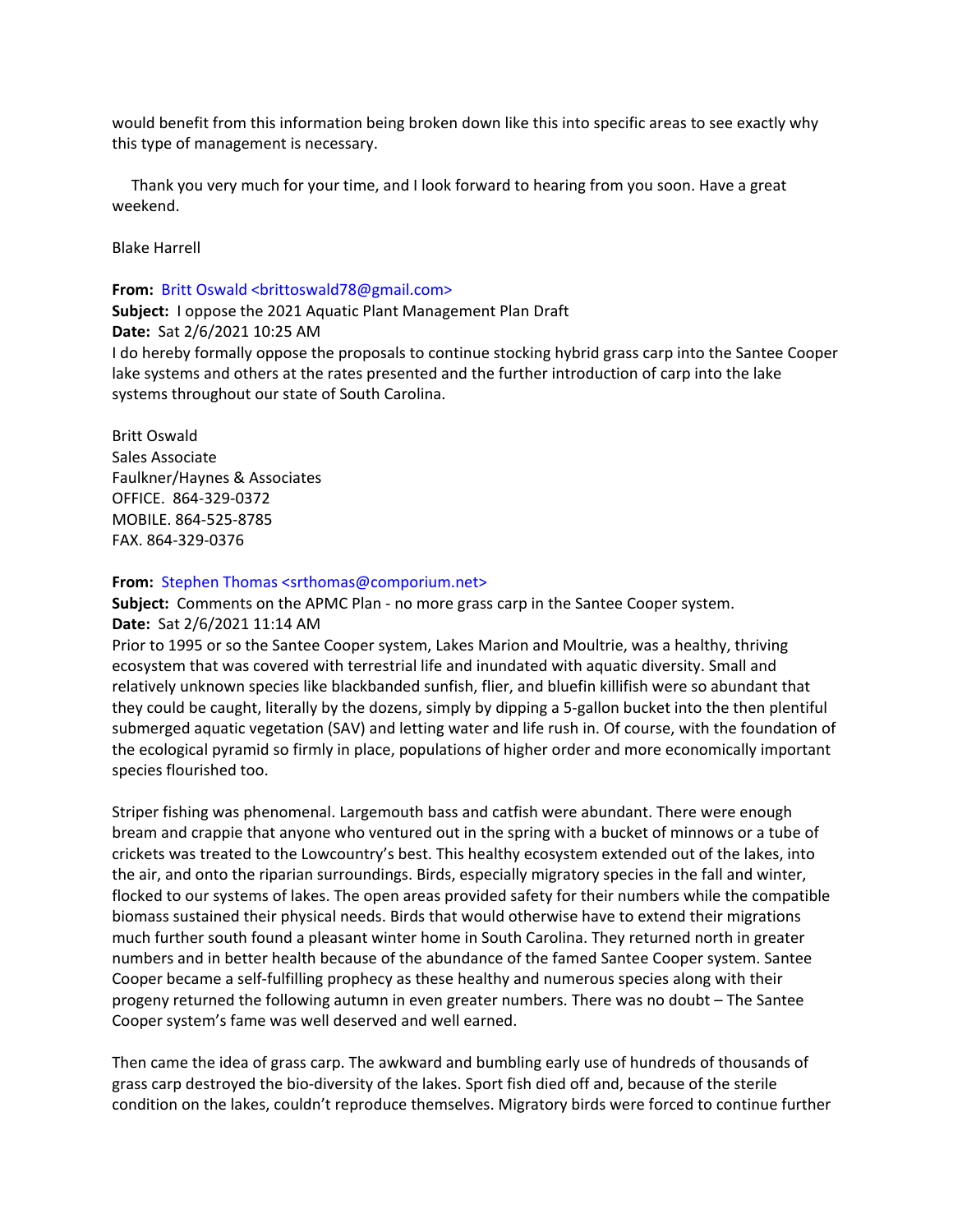south exposing themselves to greater predation during longer and more physically-depleting migrations. The over use of this one method of control has replaced what was once the most common denizens of the lake, fish and birds, with pontoon boats freely piloted over what is a literal aquatic desert. Trading a healthy ecosystem for easier navigation was not worth the cost - not even close.

I don't fault anyone for these early attempts, however. We were dealing with something so unknown and alien that there were bound to be some mistakes. I do fault the decision makers for the continued decades of unrelenting use of grass carp to fight a problem that hasn't existed for 20 years. The cliché about doing the same thing and expecting different result is so apposite that it is madding to those of us who have patiently waited for these few decision makers to finally come to terms with the damage and reverse course. The damaged caused in the mean time, may be irreparable.

The absence of SAVs and the over application of grass carp have made Santee Cooper the perfect environment for invasive species that aren't on the grass carp's menu like crested floating heart and water hyacinth. White marsh has taken over shallower areas and turned fertile, useful lake into impenetrable marsh that even rails won't use. Open flats that used to be covered with SAVs and filled with invertebrates and now barren flats with unfolding cypress trees that are already starting to block enough sun that SAVs may never grow again. We won't easily reclaim these areas but we can limit any further damage.

There is only one sane decision that can be made at this point: stop using grass carp anywhere on the Santee Cooper system – period and forever. I do not and will never again support the use of grass carp on the Santee Cooper System.

Stephen R. Thomas 545 Whitehead Court Fort Mill, SC 29708

803-372-8729

**From:** Clark McCrary <cmccrary@netsourcek12.com>

**Subject:** Draft Plan **Date:** Sat 2/6/2021 11:18 AM I strongly oppose the use of grass carp in any lake in South Carolina. The APMC knows full and well their destruction to all submersed vegetation.

### **From:** Brandon Wagner <wagnerb26@gmail.com>

**Subject:** 2021 APMP **Date:** Sat 2/6/2021 10:25 AM I oppose the 2021 Aquatic Plant Management Plan Draft due to the stocking of grass carp. These carp cannot distinguish between beneficial aquatic plants and nuisance plants. I only approve of selective spraying. I also disagree with the target goal of aquatic plant percentage covers.The percentage goals are much too small to benefit wildlife.

The only benefactor of stocking carp is the growing populations of Cormorants as this makes finding their meals much easier.

**From:** Bradham <cmbradham@gmail.com>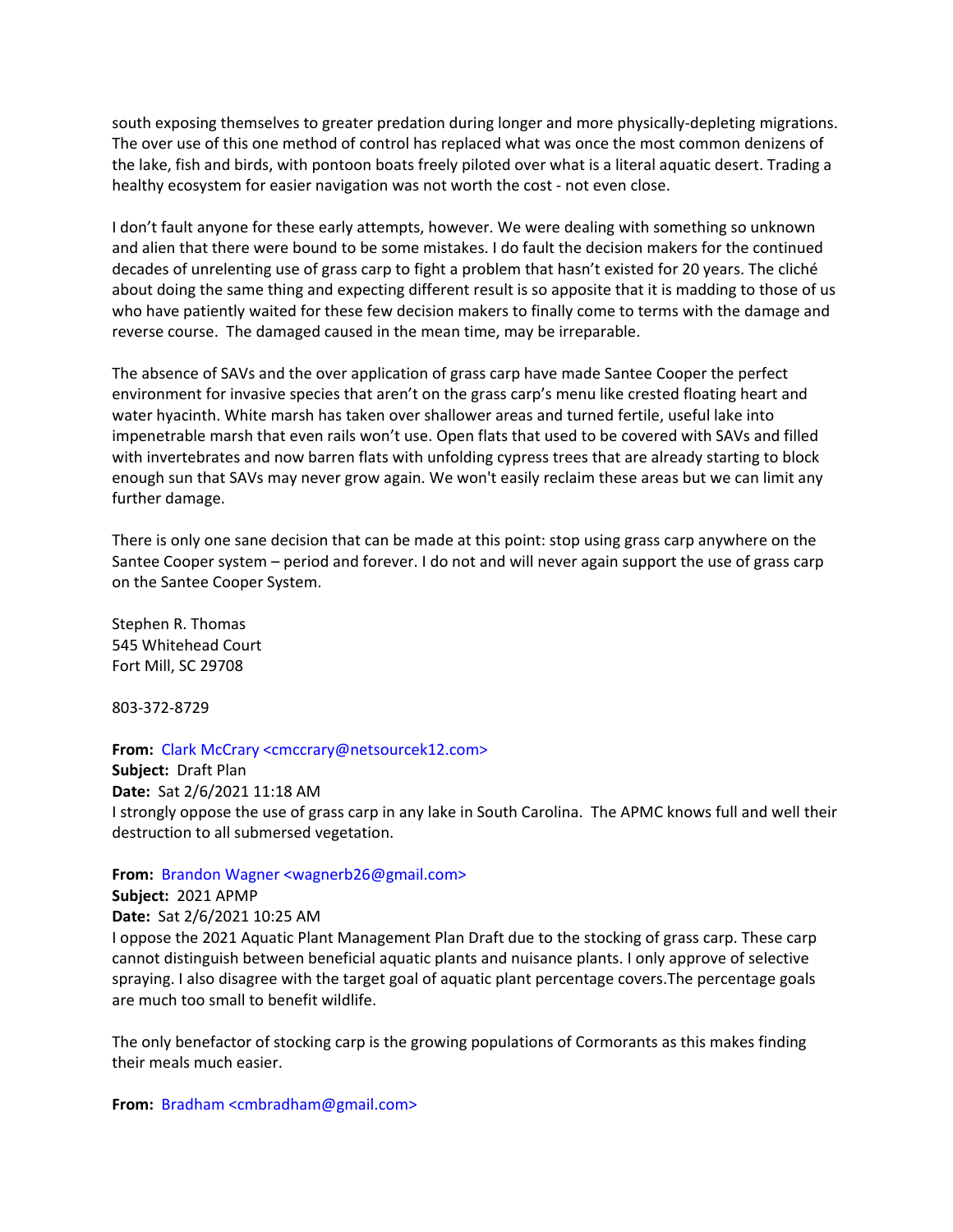**Subject:** 2021 Aquatic Plant Management Plan **Date:** Sat 2/6/2021 11:38 AM I strongly oppose the use of grass carp in the Santee Cooper lakes system.

**From:** Brian Martin <br/>btm1971.bm@gmail.com> **Subject:** I oppose the 2021 Aquatic Plant Management Plan Draft **Date:** Sat 2/6/2021 11:51 AM To who it may concern,

I do hereby formally oppose the proposals to continue stocking hybrid grass carp into the Santee Cooper lake systems and others at the rates presented and the further introduction of carp into the lake systems throughout our state of South Carolina.

At present, the effects of the carp stocking numbers have greatly altered the lakes as a whole habitat biome. Many species of fish and avian life that would normally thrive in such aquatic environments are neglected by such a plan.

The importance of a balanced wildlife ecosystem ranging from invertebrates to vertebrates is greatly ignored to detriment when there are actions in play that eradicate even the native submerged aquatic vegetation. These native aquatic plant species, and yes even some beneficial invasive species are the very building blocks of a healthy and functioning aquatic ecosystem.

As noted, these overly aggressive stocking actions not only cause great detriment to many species of wildlife and general water quality but also gravely effect the rural economies that center around hunting and fishing and other outdoor activities.

In a time of concern over water quality and South Carolina's ever decreasing wildlife habitat it's well past time that the APMC recognize these detrimental actions towards wildlife and water quality. Further, to continually ignore the amount of taxpaying citizens that have opposed such actions both past and present speaks negatively as an affront to the majority of recreational users and our hunting and fishing cultures.

I've lived here all my life, 50 years. I've hunted and fished our Santee Cooper lakes my entire life. My grandparents owned a home on lake Marion. At one time the waterfowling on lakes Marion and Moultrie were exceptional! Then the introduction of carp and spraying EVERYTHING, ruined our lakes. The hydrilla and most other SAV's are gone, along with the ducks. As I get older I pray that one day. People will see and experience what I did on our lakes. All us old guys have now are stories of good times. Please help us and our lakes become great again.

Sincerely, Brian Martin

**From:** Scott Wilson <scottwilson12322@yahoo.com> **Subject:** Scott Wilson <scottwilson12322@yahoo.com> **Date:** Sat 2/6/2021 12:33 PM

I do hereby formally oppose the proposals to continue stocking hybrid grass carp into the Santee Cooper lake systems and others at the rates presented and the further introduction of carp into the lake systems throughout our state of South Carolina.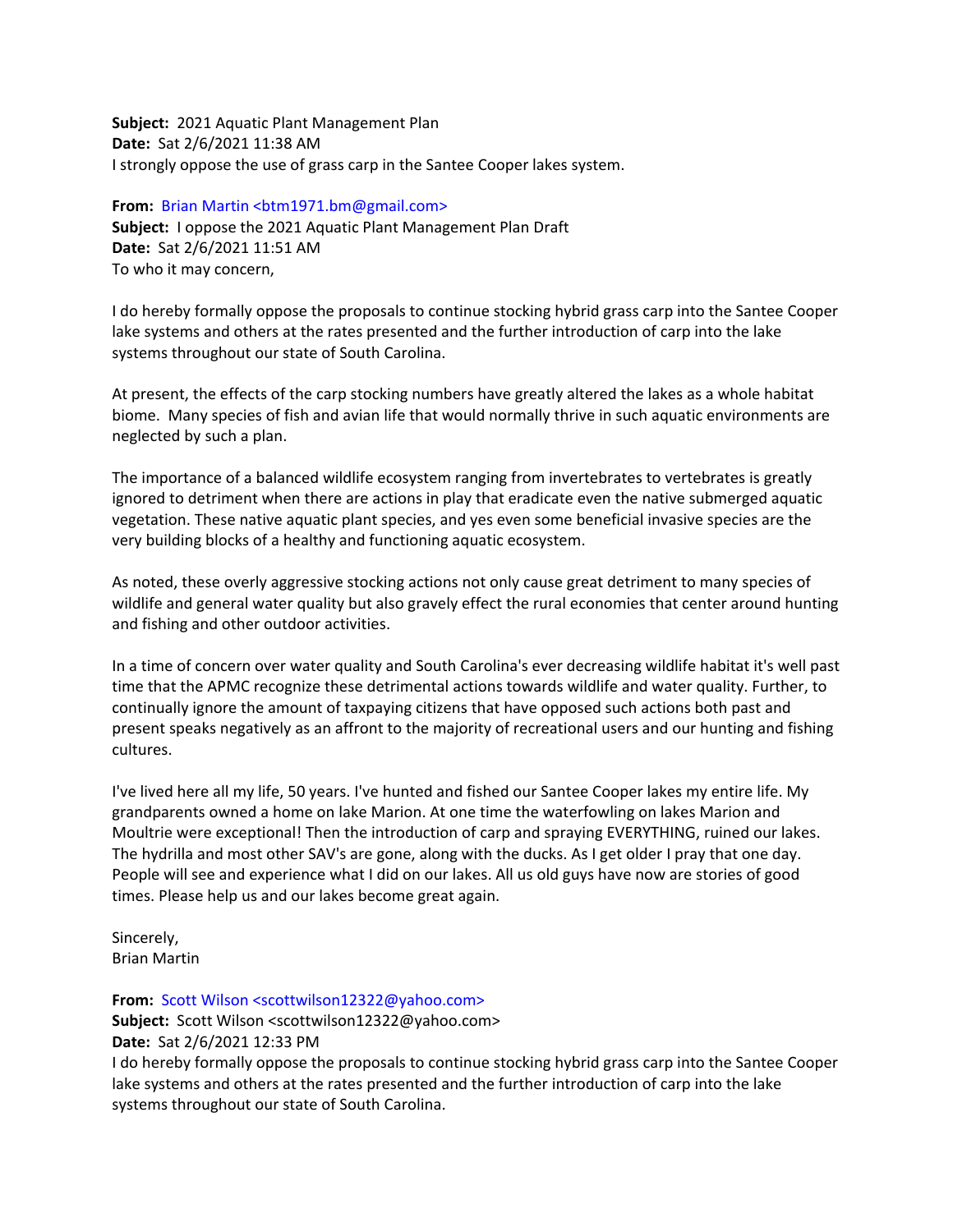### **From:** Justin Ariail <justinariail1@gmail.com>

**Subject:** Grass carp **Date:** Sat 2/6/2021 12:49 PM Grass carp are contributing to the problem more than they are helping in Santee. I do NOT support anymore grass carp in the Santee Cooper System!

## **From:** Jess Williams <norwil@ftc-i.net>

**Subject:** 2021 aquatic weed mgmt plan **Date:** Sat 2/6/2021 1:10 PM I read over the 2021 plan for Santee Cooper lakes, Marion and moultrie. I am adamantly opposed to the release of grass carp, ever again in this lake.

The destruction that has been caused over the past 25 years with grass carp, from which it may never recover.

Please focus on the crested heart and water hyacinth that has been allowed to proliferate due to the lack of native vegetation. Jess Williams 8034915732

**From:** Houston Taylor <houstontaylor95@gmail.com>

**Subject:** Aquatic plant management **Date:** Sat 2/6/2021 2:04 PM I oppose the 2021 aquatic plant management plan draft the continuous introduction of grass carp to the lakes are taking food for all aquatic wildlife because there is no management plan in place for them and they become over populated

**From:** Christopher Hannah <channah85@gmail.com>

**Subject:** DNR Aquatic Management Concerns

**Date:** Sat 2/6/2021 3:18 PM

The introduction of grass carp on the Santee Lake and River systems has wrecked havoc on what used to be a thriving, diverse ecosystem. I need not explain how and why, as your organization, the South Carolina Dept. of Natural Resources, already knows how and why grass carp have had a negative impact our native vegetation and wildlife.

I am an outdoorsman. My interests revolve around hunting, fishing, and hiking. As I have already stated, the introduction of grass carp has negatively impacted a variety of our states native habitat and wildlife, however the most noticeable impact has been the gross disappearance of migratory waterfowl during the winter months on our river and lakes. Grass carp have decimated the food source that waterfowl need to STAY in our state. I have witnessed on many occasions, large numbers of migrating waterfowl appear and leave within 24 hrs, due to lack of food on the lakes and rivers, that used to hold and sustain waterfowl before the introduction of grass carp.

This begs to have the question answered... What does DNR wish to protect? The interests of private companies? Or the interests of our natural resources and outdoorsmen? If DNR wishes to continue to bring in the revenue generated from hunting and fishing licenses from South Carolinians, I sure hope to see a change in priorities and manage the resources for the benefit of wildlife, and the people who use our natural resources. We love many things about the state of South Carolina, however, the reduction in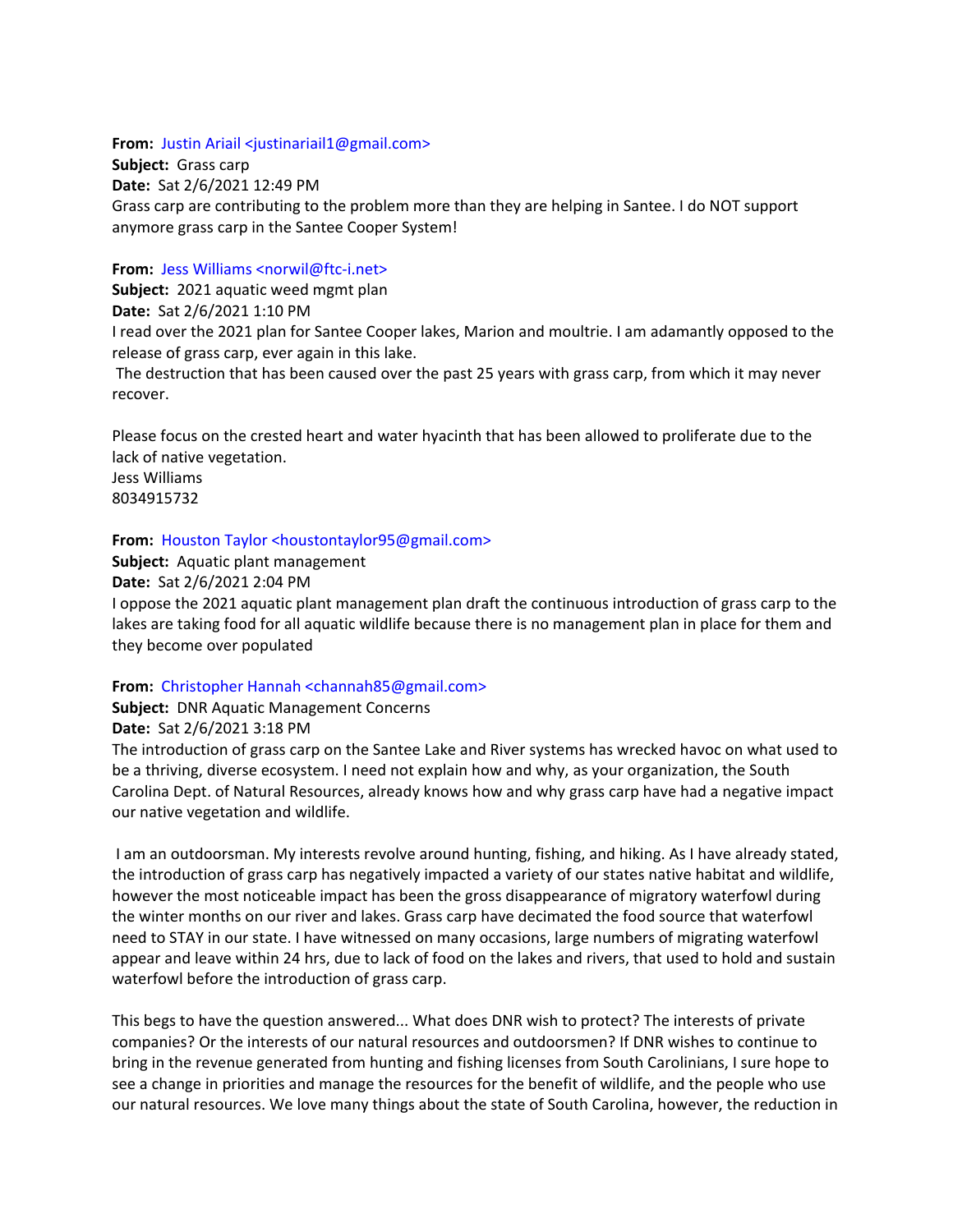quality outdoor hunting and fishing opportunities due to mismanagement of the natural resources at the interest of privatized organizations, has our family considering moving elsewhere.

Again, I ask, where do SCDNR's priorities lay?

**From:** Wayne Plyler <wayneplyler@icloud.com> **Subject:** Carp **Date:** Sun 2/7/2021 8:34 AM No carp please

**From: Bunn Tyson <br/>btyson3@sc.rr.com> Subject:** Aquatic Management Plan **Date:** Sun 2/7/2021 10:25 AM All efforts should be directed at spraying the Giant Salvania, along with lower winter levels to help.

Adding more carp to the system isn't the answer.

Do they even eat Salvania?

Sincerely, Bunn Tyson

From: Blake Elliott <br/>blake\_elliott7@icloud.com>

**Subject:** DNR Aquatic Management Plan **Date:** Sun 2/7/2021 3:36 PM

Concerning aquatic management on SC waterways. You messed up. You took thousands of acres of pristine wildlife habitat and turned it into barren deserts of water, only to suffice recreational boaters. This, along with our state's joke of a deer management program, has made this state an outcast in terms of wildlife resource management compared to so many other success stories in other states. You messed up. You're still messing up. There is time to fix it. Please, fix it. Thank you for your time.

Blake Elliott

**From:** David Christian <dcmbsc24@gmail.com> **Subject:** Information email about carp. **Date:** Sun 2/7/2021 5:14 PM I oppose anymore carp in our bodies of water, ie: santee lakes. Thank you David christian

From: Paul Taylor <paultaylorrealtor@gmail.com> **Subject:** 2021 Aquatic Management Plan Input **Date:** Sun 2/7/2021 8:44 PM Hello Chris!

I hope you are doing well!

I want to voice my opposition for stocking grass carp in SC lakes. We desperately need vegetation in our lakes. Grass carp don't discriminate when it comes to what they eat, sure they might prefer hydrilla but once it's gone they essentially eat everything, invasive and native. My latest observation has been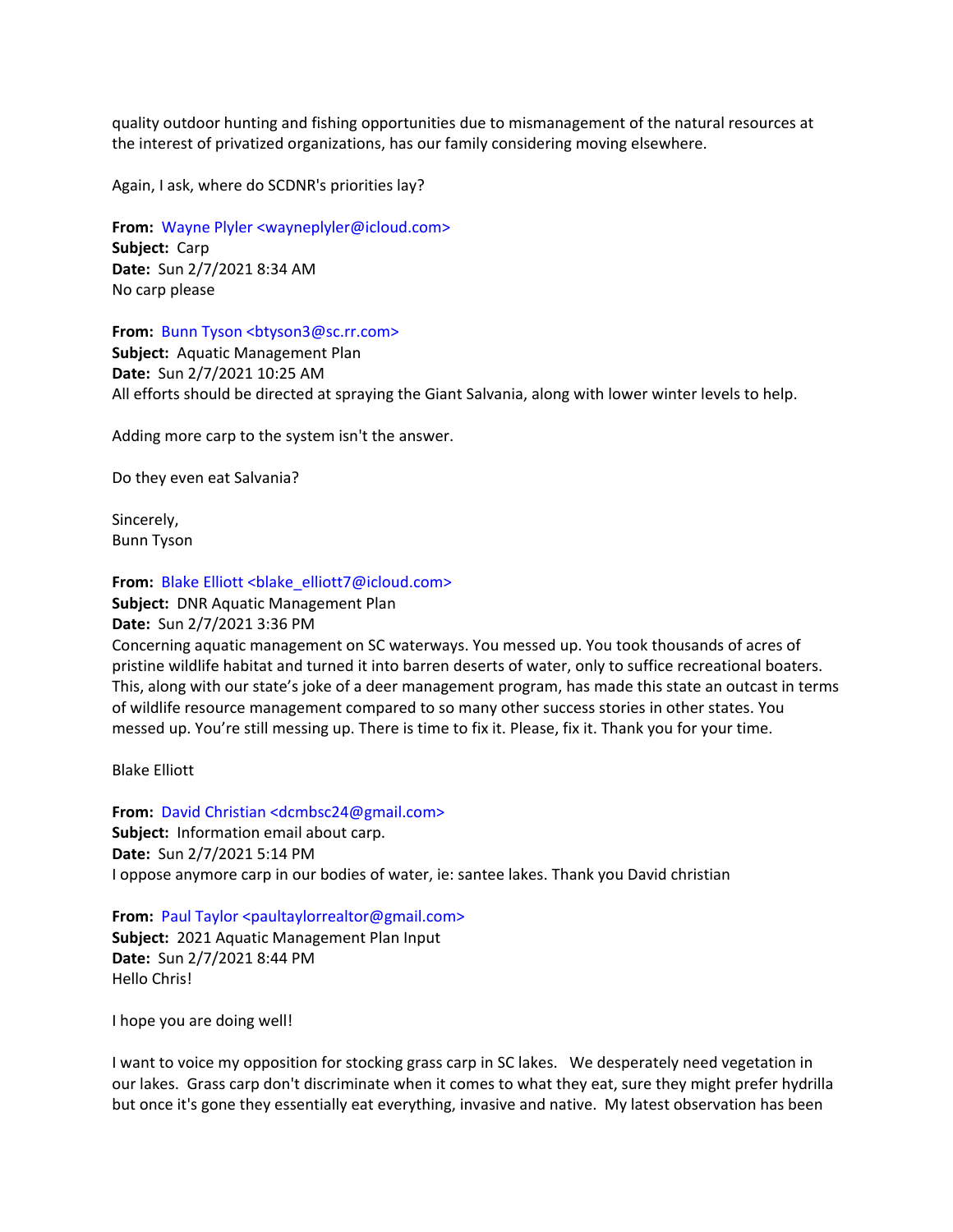the decline of Vallisneria beds on Lake Murray. I know Vallisneria is low on the preferred food for grass carp but I'm afraid they have predated it here on Lake Murray. The beds of grass looked horrible this past Fall and the lake bottom was barren where we once had flourishing beds of grass. Or has Dominion or DNR applied a herbicide to it? I was sick when I saw it.

We need SAV in our waterways, I am witnessing seemingly unfettered development all around Lake Murray. As you know, this development is creating nonsource point pollutants and SAV helps filter these pollutants. Folks on Lake Murray need to be educated about the benefits of SAV, reduce shoreline erosion benefits for fish, waterfowl and wildlife, water quality and clarity....rather than seeking to eradicate SAV.

Thank you! Paul

**From:** Clark Truluck <mctruluck@gmail.com> **Subject:** I I oppose the 2021 Aquatic Plant Management Plan Draft **Date:** Mon 2/8/2021 9:51 AM (No text in body of email.)

## **From:** Bruce Bonge <bbonge@hotmail.com>

**Subject:** Opposition to the 2021 Aquatic Plant Management Plan Draft **Date:** Mon 2/8/2021 10:16 AM I formally oppose the proposal to continue stocking hybrid grass carp into the Santee Cooper lake systems and other bodies of water at the rates presented. A balance must be found, as the current overly aggressive stocking scheme has rendered these lakes a barren desert, removing even native vegetation that fish and waterfowl depend on.

B.K. Bonge Jr. N. Charleston, SC

**From:** R Patten Watson <duck.tail@yahoo.com>

**Subject:** invasive weed control **Date:** Mon 2/8/2021 10:53 AM My experience is at Lakes Marion and Monticello.

I have never had a serious issues with weeds at Monticello. Perhaps they have been kept in control at that lake all along but I would also thing the continuous fluctuations of the lake levels has a lot to do with it also.

In Marion, I know about the old weed problems but that came with fishing and hunting. The weeds were there as were the fish and ducks. The lake now seems sterile. Maybe an occasional lost duck is seen. The fishing is nothing like it used to be.

There is obviously argument for the weed control but not total destruction of the habitat which is what it seems to be going to. I am aware that some areas still hold weeds but it does not seem to be enough for necessary food and habitat.

Richard P Watson III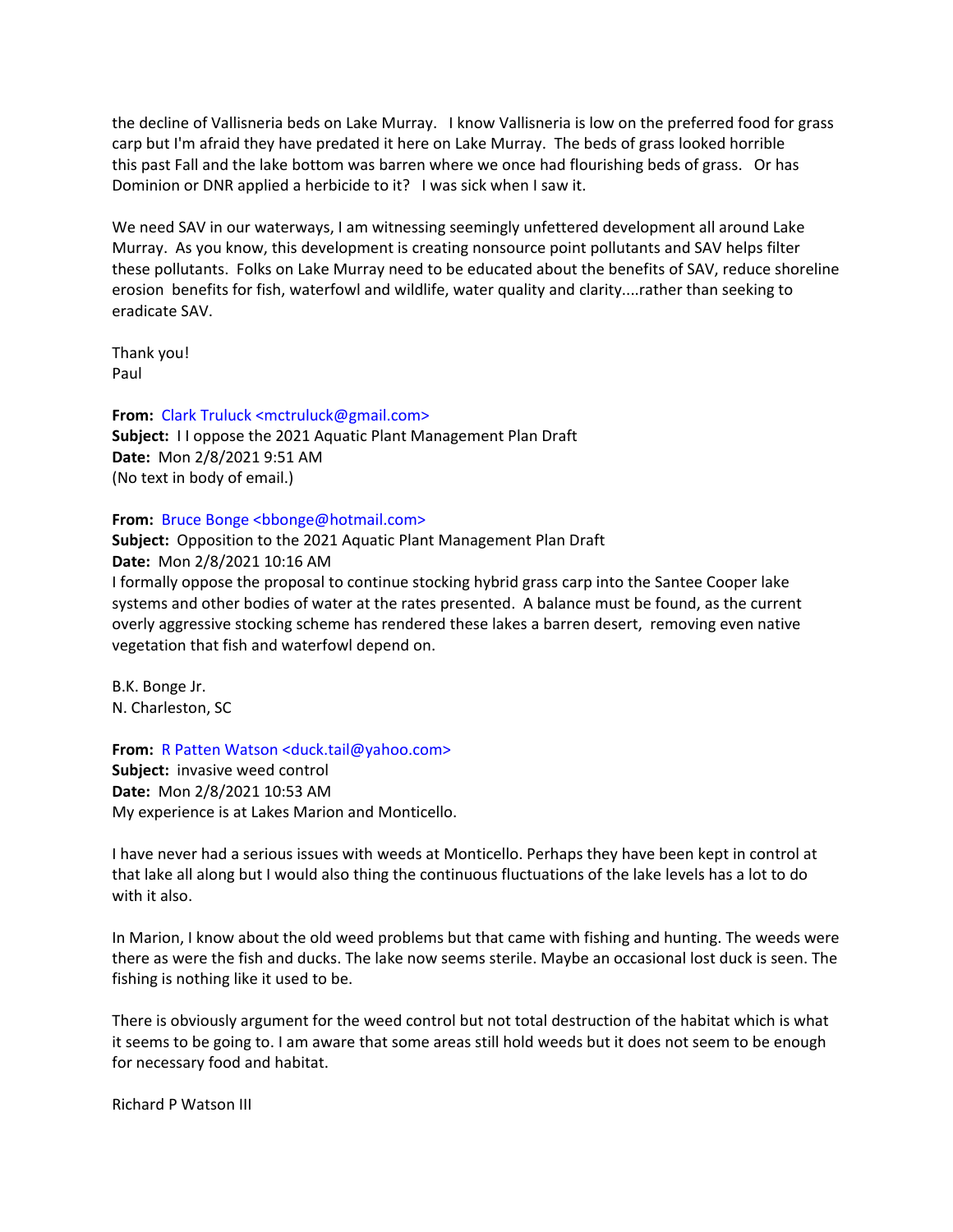### **From:** John Marscher <john.marscher@gmail.com>

**Subject:** I Oppose the 2021 Aquatic Plant Management Plan **Date:** Mon 2/8/2021 11:13 AM

I oppose the stocking of grass carp into the Santee Cooper lake system. These overly aggressive stocking actions are detrimental to many species of wildlife, as well as negatively affecting the communities surrounding the lake that depend on a healthy aquatic ecosystem.

Thank you,

John Marscher

**From:** Adam Deal <adeal@greenwood52.org>

# **Subject:** 2021 Draft

**Date:** Tue 2/9/2021 8:44 AM

I am emailing the council in regards to the 2021 draft. I would like to urge the council to reconsider placing native vegetation on the list of nuisance plants. I fish,hunt, and joy ride on many lakes in South Carolina and enjoy open water as much as the next guy. I believe a balance between vegetation and a healthy ecosystem is vital and the eradication of beneficial plants has occurred at the pressure of legislature and homeowners. I lived on Lake Greenwood for almost 10 years and even the small amount of vegetation left should be protected. The Southern Naiad and Val should be left alone and not treated as these grasses benefits far outweigh any negative effects. I have been in and out of almost every cove in Greenwood and have never had an issue with grass and those claiming to have any are being misleading. I urge the council to remove any native vegetation from the nuisance list from any lake as well rethink the carp stocking to allow native vegetations to fill holes that over treating has created in the past. Now would be a good time to replace native vegetation in many lakes with planting programs. I for one would love to volunteer for such a program. Thanks for your time!

-- Adam Deal ATC, SCATA [adeal@greenwood52.org](mailto:adeal@greenwood52.org) Cell- (864) 992-8594 640 South Cambridge Street Ninety Six, SC 29666

**From:** M Green <jmgreen4@live.com> > **Subject:** No more grass carp please. **Date:** Tue 2/9/2021 4:46 PM Once again this year I am writing to oppose the release of additional grass carp into lakes in SC.

Since the introduction of grass carp into our lakes fishing, hunting, and general lake enjoyment for me has decreased greatly.

Areas where there used to be nice grass beds are now mud or sand.. The lake bottom is barren with the only vegetation present being invasive species grass carp will not eat.

Areas that do not support waterskiing, jet skis, and other pleasure boat traffic should be allowed to grow native SAV.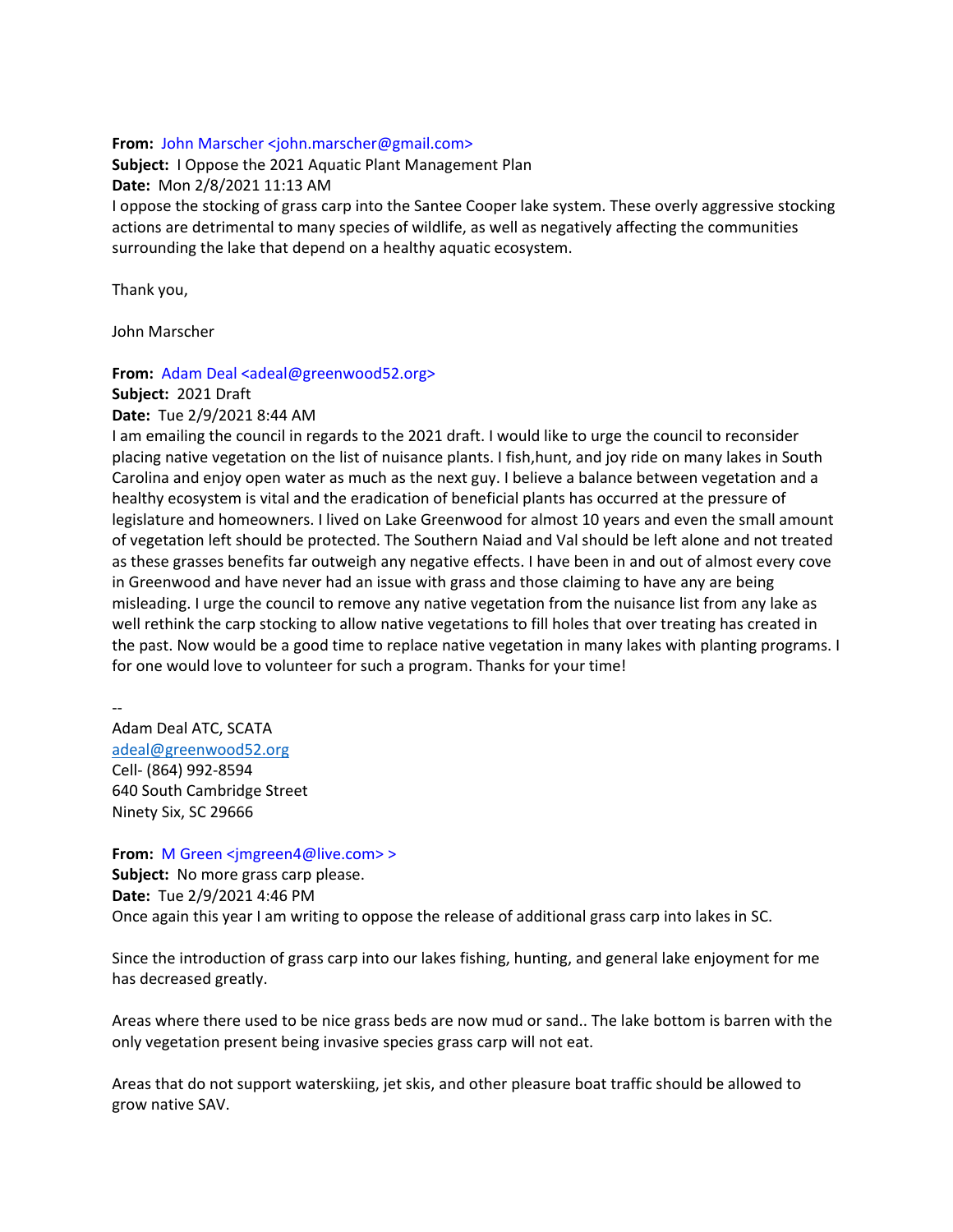Removing native and other beneficial vegetation has allowed floated crested heart, giant Salvinia, hyacinths and other invasive carp do not eat to take over large areas of Santee lakes and other lakes will not be far behind.

Please reduce amount of carp stocked into our lakes in this and future years to a level that allows areas of natural SAV to live.

I support control of hyacinths, crested floating heart, giant Salvinia, saw grass, and other recent invasives.

I am opposed to control of native SAV, elodea, eelgrass, and hydrilla.

Not a scientist, but I know how much more enjoyable the lakes were before introduction of grass carp and strongly oppose their continued introduction into our lakes in SC.

James Green Orangeburg SC

**From:** Adam Deal <adeal@greenwood52.org>

**Subject:** Draft 21 **Date:** Wed 2/10/2021 11:12 AM To whom it may concern,

I am emailing in regards to the current 21 aquatic management draft. I would like to urge the council to reconsider using grass carp as a way of controlling aquatic vegetation as health indices indicate that overstocking is occurring on many bodies of water in SC. I understand the need but I also understand a balance between SAv's and a healthy ecosystem is virtually important for our fisheries as well as many migrating birds that use SC as a winter home. As I am sure many at DNR understand as home ownership rises around lakes and rivers the pressure to treat these grasses has increased as well. I urge to use sound science to teach and educate those that would see these lakes turned into swimming pools. I also am opposed to any stocking of grass carp into any Cat 1 or Cat 2 waterfowl areas or areas that may feed into these places. It is important again to maintain a balance and as overstocking continues native vegetation suffers. I would also like any native species of grass to be removed from any nuisance list and physical removal vs treatment with chemicals. Opening of areas of travel can be achieved through many different means and physical removal vs harmful chemicals seems to be a much better option. I would even volunteer to assist in the physical removal of unwanted vegetation in areas needing to be opened vs treating with chemicals. The removal of the unwanted vegetation could also be used to feed or fertilize fields, Thanks!

-- Adam Deal ATC, SCATA [adeal@greenwood52.org](mailto:adeal@greenwood52.org) Cell- (864) 992-8594 640 South Cambridge Street Ninety Six, SC 29666

**From:** Jason and Kristin Black <jkcblack@gmail.com>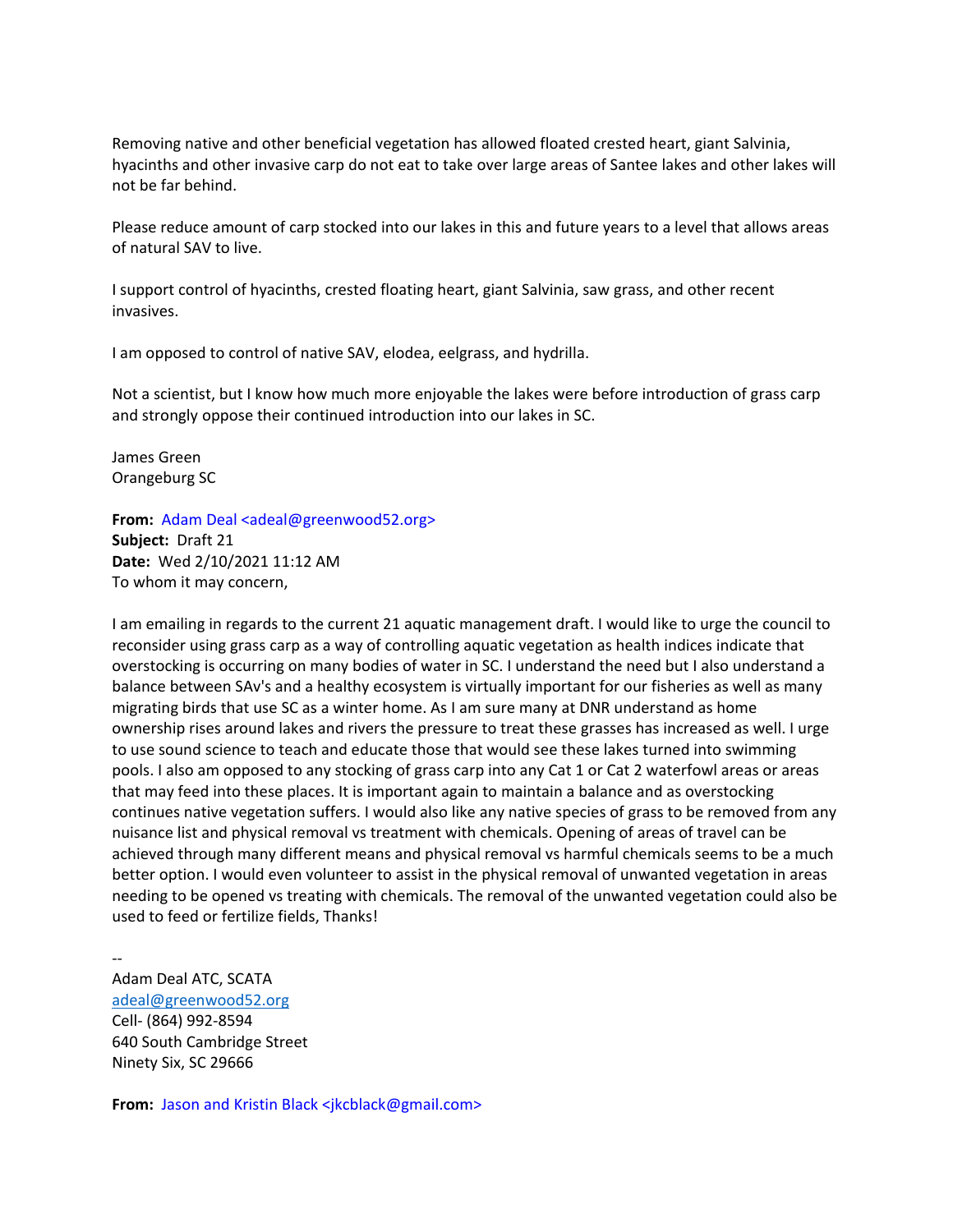**Subject:** Thoughts and Consideration

**Date:** Wed 2/10/2021 9:12 PM

I strongly oppose the proposals to continue stocking hybrid grass carp into the Santee Cooper lake systems and other bodies of water at the rates presented and the further introduction of carp into the lake systems throughout our state of South Carolina.

At present, the effects of the carp stocking numbers have greatly altered the lakes as a whole habitat biome. Many species of fish and avian life that would normally thrive in such aquatic environments are neglected by such a plan.

The importance of a BALANCED wildlife ecosystem ranging from invertebrates to vertebrates is greatly ignored to detriment when there are actions in play that eradicate even the native submerged aquatic vegetation. These native aquatic plant species, and yes even some beneficial invasive species are the very building blocks of a healthy and functioning aquatic ecosystem. Tennessee and Alabama are two close states that have a variety of beneficial SAVs on bodies of water that are used to generate power. The fishing and hunting industry in these areas are thriving and having a substantial impact on the respective economies in these areas.

As noted, these overly aggressive stocking actions not only cause great detriment to many species of wildlife and general water quality but also have a tremendous effect on the rural economies that center around hunting and fishing and other outdoor activities.

In a time of concern over water quality and South Carolina's ever decreasing wildlife habitat it's well past time that the APMC recognize these detrimental actions towards wildlife and water quality. Further, to continually ignore the amount of taxpaying citizens that have opposed such actions both past and present speaks negatively as an affront to the majority of recreational users and our hunting and fishing cultures.

Thanks,

Jason Black

**From:** Sean Ravenscroft <seanravenscroft082@gmail.com> **Subject:** Aquatic vegetation. **Date:** Wed 2/17/2021 1:20 PM I am most definitely on board with having aquatic life in SC WATERS. Gator grass,eel miles etc. Clark's Hill is in dire need of this. Taking grass out of the lake is lime taking a grocery store from humans.

**From:** Griffin Conner <cff.griffin20@gmail.com> **Subject:** Invasive Weed Comments **Date:** Wed 2/17/2021 1:20 PM Good morning,

Everybody has their comments on the invasive aquatic vegetation that can be found on SC lakes, but as an avid outdoorsman I do have mine for what they are worth. As a duck hunter of SC, I believe the SC DNR killing off the subaquatic vegetation has slowly and steadily decreased our success as a whole state. The few birds that we do get to migrate to our state, have absolutely no reason to be here when all the "food" that they would eat, has been killed off. That is why duck hunting even 10 years ago was loads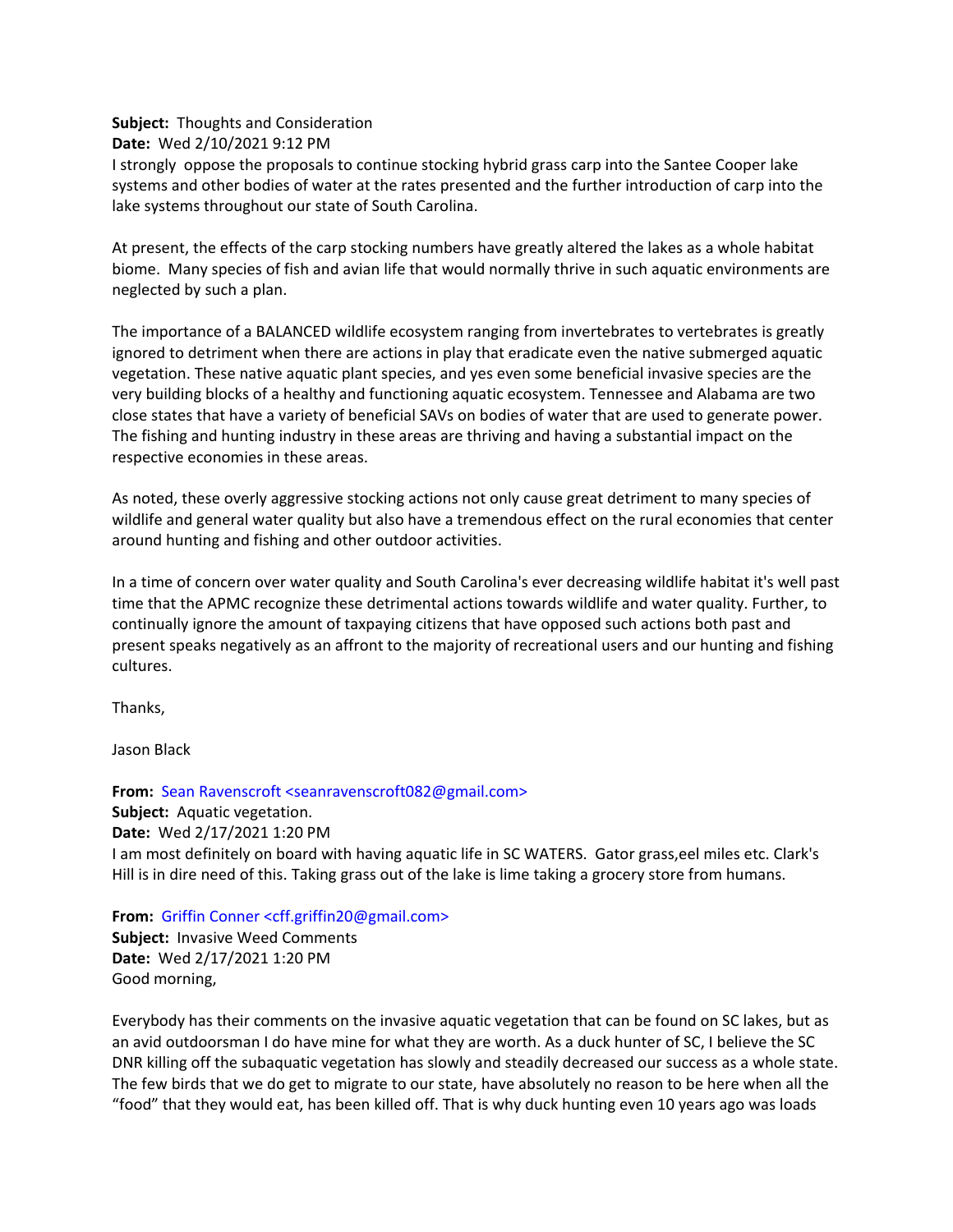better than it is now. Especially for us upstate hunters, we don't have big money impoundments around our lakes to hold birds, what holds our birds is what y'all kill every year. Also, fishing on our lakes would be better, not that I complain, but the aquatic vegetation is not only substantial habitat for fish, but also adds nutrients to the water to grow healthier fish. Clark's Hill is a prime example of this. The summer time hydrilla used to be an excellent way to catch fish offshore, and good fish! Now you cannot even have this option, and neither do the fish for their summertime movements. I do hope that other outdoorsmen have voiced their opinions and I hope that y'all thoroughly think about the effects that the invasive weed plan has on our state outdoorsmen.

Thank you for your time,

# Griffin Conner

**The following text was received from 74 people. The list of senders is below the text. Anyone who forwarded the "Call to Action Alert" from Carolina Wildlife Syndicate in its entirety, but did not add any text is included in this list. Anyone who added to this text is listed separately above. The dates of receipt were from 2/5/2021 thru 2/14/2021.**

I <name>, do hereby formally oppose the proposals to continue stocking hybrid grass carp into the Santee Cooper lake systems and others at the rates presented.

At present, the effects of the carp stocking numbers have greatly altered the lakes as a whole habitat biome. Many species of fish and avian life that would normally thrive in such aquatic environments are neglected by such a plan.

The importance of a balanced wildlife ecosystem ranging from invertebrates to vertebrates is greatly ignored to detriment when there are actions in play that eradicate even the native submerged aquatic vegetation. These native aquatic plant species, and yes even some beneficial invasives are the very building blocks of a healthy and functioning aquatic ecosystem.

As noted, these overly aggressive stocking actions not only cause detriment to many species of wildlife but also negatively effect (or affect) the economies that center around hunting and fishing and other outdoor activities.

In a time of concern over water quality and South Carolina's ever decreasing wildlife habitat it's well past time that the APMC recognize these detrimental actions towards wildlife and water quality. Further, to continually ignore the amount of taxpaying citizens that have opposed such actions both past and present speaks negatively to the majority of recreational users and our hunting and fishing culture.

David Strickland [lowcountrywildlifemanagement@gmail.com](mailto:lowcountrywildlifemanagement@gmail.com) Matthew B [matthewberens999@gmail.com](mailto:matthewberens999@gmail.com) Nicholas Bur [nicholasryanburn@gmail.com](mailto:nicholasryanburn@gmail.com) Philip Messina [philip\\_messina@hotmail.com](mailto:philip_messina@hotmail.com) Matthew Poston [matthew.poston@icloud.com](mailto:matthew.poston@icloud.com) Tyler Blanchette [tdblanchette@yahoo.com](mailto:tdblanchette@yahoo.com) Ryan Reynold[s ryan29154@gmail.com](mailto:ryan29154@gmail.com) Robbie Johnson [robbiescjohnson@gmail.com](mailto:robbiescjohnson@gmail.com) Andrew Hallman [hallman1027@gmail.com](mailto:hallman1027@gmail.com) Cord Smythe [cordsmythe@gmail.com](mailto:cordsmythe@gmail.com)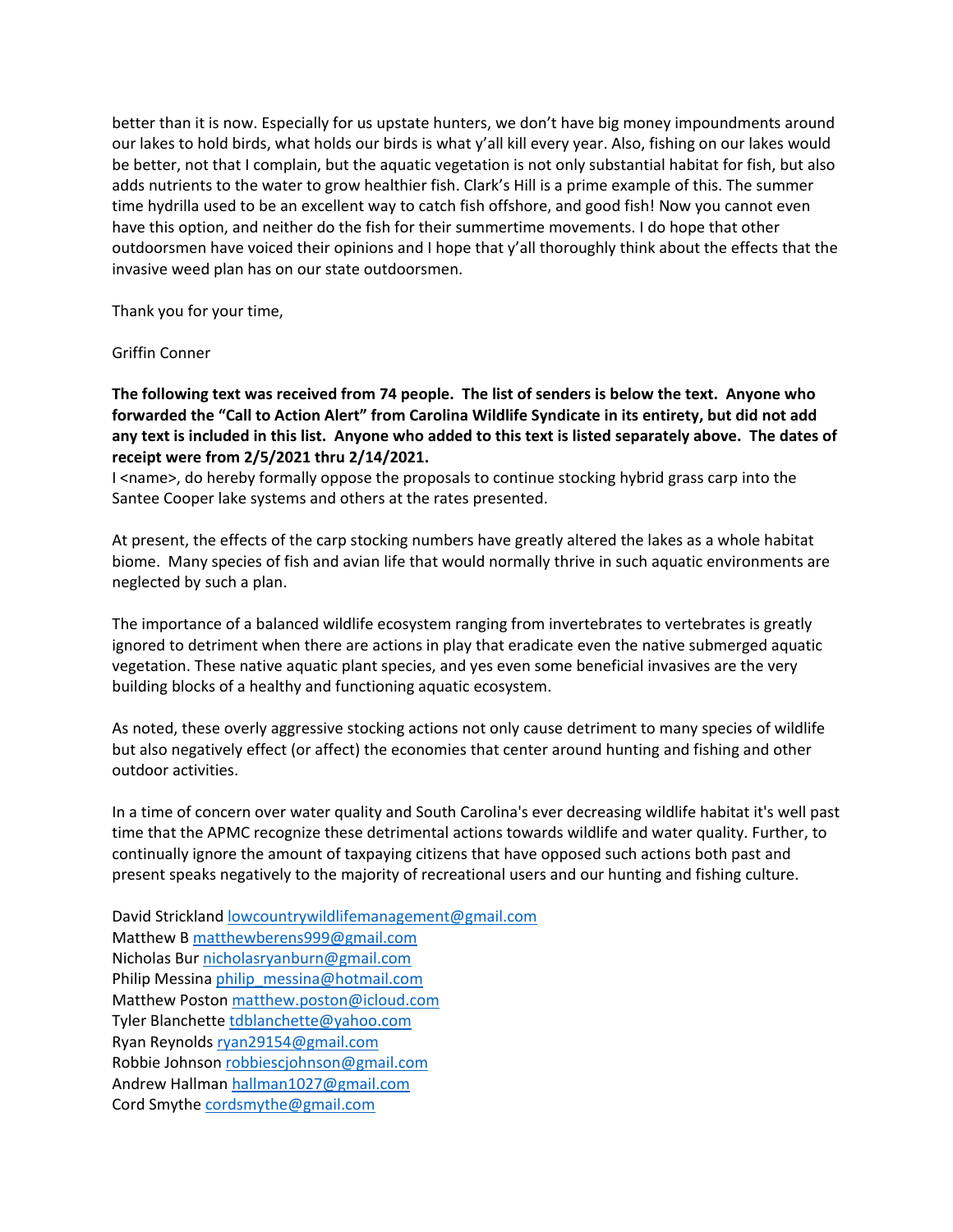Tyler Roger[s tylerarogers07@yahoo.com](mailto:tylerarogers07@yahoo.com) Conor Dill[s conor\\_dills@yahoo.com](mailto:conor_dills@yahoo.com) Player Mimm[s pmimms@mimmscontracting.com](mailto:pmimms@mimmscontracting.com) Adam Deal [adeal@greenwood52.org](mailto:adeal@greenwood52.org) (twice) Nick Hammond [hammondnickj@gmail.com](mailto:hammondnickj@gmail.com) Mark Clement [markclement1973@gmail.com](mailto:markclement1973@gmail.com) Robert Mills [rmills84@hotmail.com](mailto:rmills84@hotmail.com) Marvin Morgan [marvamorganiv@gmail.com](mailto:marvamorganiv@gmail.com) Alex Brammer [brammer03@yahoo.com](mailto:brammer03@yahoo.com) Steele Mendenhall [steele.mendenhall@gmail.com](mailto:steele.mendenhall@gmail.com) Zachary Riley [zacharyriley73@gmail.com](mailto:zacharyriley73@gmail.com) Matt Wongrey [wongreym@gmail.com](mailto:wongreym@gmail.com) Jarrett Morris [morrisjm1998@icloud.com](mailto:morrisjm1998@icloud.com) Carson Mauldin [mauldinc6@gmail.com](mailto:mauldinc6@gmail.com) Matthew Dalton [dalton.matthew1207@icloud.com](mailto:dalton.matthew1207@icloud.com) Clarence Judy [tophunter316@aol.com](mailto:tophunter316@aol.com) Richie Stroble [richiestroble@aol.com](mailto:richiestroble@aol.com) Thomas Mile[s thomasjmiles1997@yahoo.com](mailto:thomasjmiles1997@yahoo.com) Cody McAlliste[r codymcallister@ymail.com](mailto:codymcallister@ymail.com) Michael Collins [mellocollins@gmail.com](mailto:mellocollins@gmail.com) Andy Harde[e ahardee.sc@gmail.com](mailto:ahardee.sc@gmail.com) T Z [duckboy84@yahoo.com](mailto:duckboy84@yahoo.com) Trey Zeigler [fowladdiction84@yahoo.com](mailto:fowladdiction84@yahoo.com) & [tzfrontier99@yahoo.com](mailto:tzfrontier99@yahoo.com) Clayton Knigh[t knight29803@yahoo.com](mailto:knight29803@yahoo.com) Andy McCants [ramccants@yahoo.com](mailto:ramccants@yahoo.com) Braedan Cogan [braedancogan@gmail.com](mailto:braedancogan@gmail.com) Cameron Wooten [wooten1998@yahoo.com](mailto:wooten1998@yahoo.com) William Joy[e joye5488@yahoo.com](mailto:joye5488@yahoo.com) Josh Crowe [josh.crowe71@gmail.com](mailto:josh.crowe71@gmail.com) Joey Cerat[o jcerato11@gmail.com](mailto:jcerato11@gmail.com) Tommy [cottontail2109@yahoo.com](mailto:cottontail2109@yahoo.com) Chris Fairchild [fairchild2012christopher@gmail.com](mailto:fairchild2012christopher@gmail.com) Joey D'Amico [tektongamecalls@gmail.com](mailto:tektongamecalls@gmail.com) Jay Orders [jay@engineeredsleep.com](mailto:jay@engineeredsleep.com) Frank Myers [fmyers2012@icloud.com](mailto:fmyers2012@icloud.com) Cody Harper [harperca216@gmail.com](mailto:harperca216@gmail.com) Chatham Row[e chathamrowe@hotmail.com](mailto:chathamrowe@hotmail.com) josh poa[g troutbum82@gmail.com](mailto:troutbum82@gmail.com) Andrew Hallman [hallman1027@gmail.com](mailto:hallman1027@gmail.com) chris bishop [chris.bishop88@yahoo.com](mailto:chris.bishop88@yahoo.com) Tyler Veronee [tyler@ppcllc.net](mailto:tyler@ppcllc.net) Christopher Dukes [chrisjdukes@gmail.com](mailto:chrisjdukes@gmail.com) WHITE, RICHARD [W rww2@email.sc.edu](mailto:rww2@email.sc.edu) Albert Stutts [albert.stutts@gmail.com](mailto:albert.stutts@gmail.com) Ron Barnes [fracas714@icloud.com](mailto:fracas714@icloud.com) Bryson Jones [brysonj@dri-sc.com](mailto:brysonj@dri-sc.com) J. Blakene[y jblkny@yahoo.com](mailto:jblkny@yahoo.com) Rice, Mik[e michael.rice@purefishing.com](mailto:michael.rice@purefishing.com)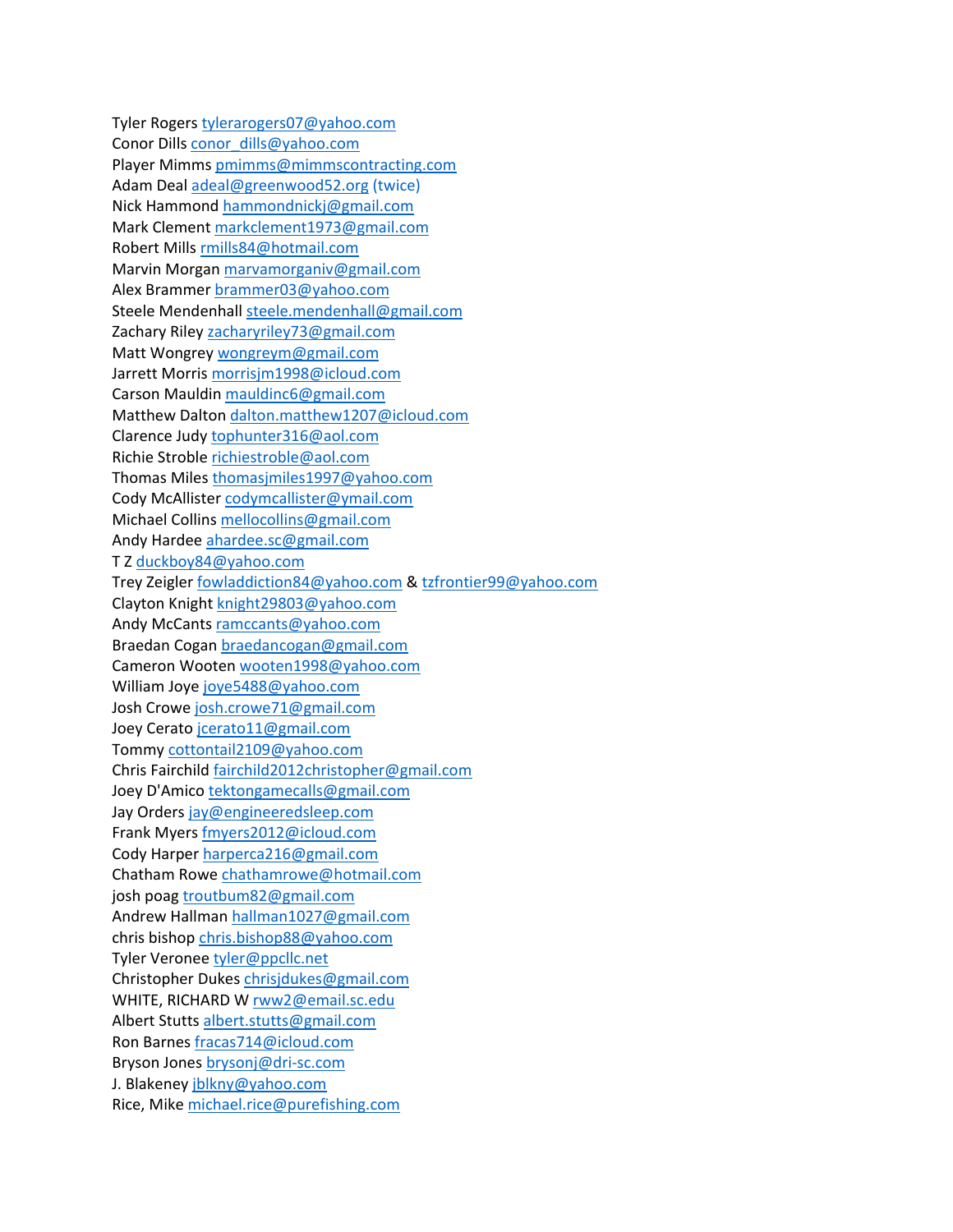| Frye, Mitchell Mitchell.Frye@canfor.com                             |
|---------------------------------------------------------------------|
| Matthew Hyman mbhyman88@gmail.com                                   |
| Brice Peper brice.peper@gmail.com                                   |
| Alex Stone astone@islandrealty.com                                  |
| Miles Altman duckhuntinfella@aim.com                                |
| Eric Stone Eric@islandrealty.com                                    |
| Robert Bryant rb vegas22589@hotmail.com                             |
| Drew Hollingsworth thomashollingsworth11@gmail.com                  |
| David Miller michadvd@gmail.com                                     |
| Irene Sheldon iems5265@gmail.com                                    |
| Cole Miller cole.miller095@gmail.com                                |
| Austin Watson watsonaustin 1994@gmail.com                           |
| Cliff Hollingsworth hollingsworth.cliff@gmail.com                   |
| Caleb Calandra calebcalandra@icloud.com and calebcalandra@yahoo.com |
| Hannah Pocock hpocock199@gmail.com                                  |
| Laverne McDaniel mcdaniellaverne@ymail.com                          |

# **Several people used an extended portion of the "Call to Action Alert" from Carolina Wildlife Syndicate. The list of senders is below the text. The dates of receipt were from 2/5/2021 thru 2/7/2021.**

Stockings have proven to be beyond prescribed numbers in aquatic solutions by experts in this field. The results of these continued stockings are barren lakes devoid of any aquatic vegetation which represent the basic beginning elements of the food chain in an aquatic system. Wildlife species such as Great Blue Herons, Snowy Egrets, Osprey, waterfowl of all types , Bald Eagles and even Swallows benefit from aquatic vegetation. Of course our recreational fisheries are dependent upon such vegetation as well.

Further, the economies and cultures driven by waterfowl hunting, fishing and even bird watching, that help boost and sustain rural community economics, are further decimated by such stockings.

I do hereby formally oppose the proposals to continue stocking hybrid grass carp into the Santee Cooper lake systems and others at the rates presented and the further introduction of carp into the lake systems throughout our state of South Carolina.

At present, the effects of the carp stocking numbers have greatly altered the lakes as a whole habitat biome. Many species of fish and avian life that would normally thrive in such aquatic environments are neglected by such a plan.

The importance of a balanced wildlife ecosystem ranging from invertebrates to vertebrates is greatly ignored to detriment when there are actions in play that eradicate even the native submerged aquatic vegetation. These native aquatic plant species, and yes even some beneficial invasive species are the very building blocks of a healthy and functioning aquatic ecosystem.

As noted, these overly aggressive stocking actions not only cause great detriment to many species of wildlife and general water quality but also gravely effect the rural economies that center around hunting and fishing and other outdoor activities.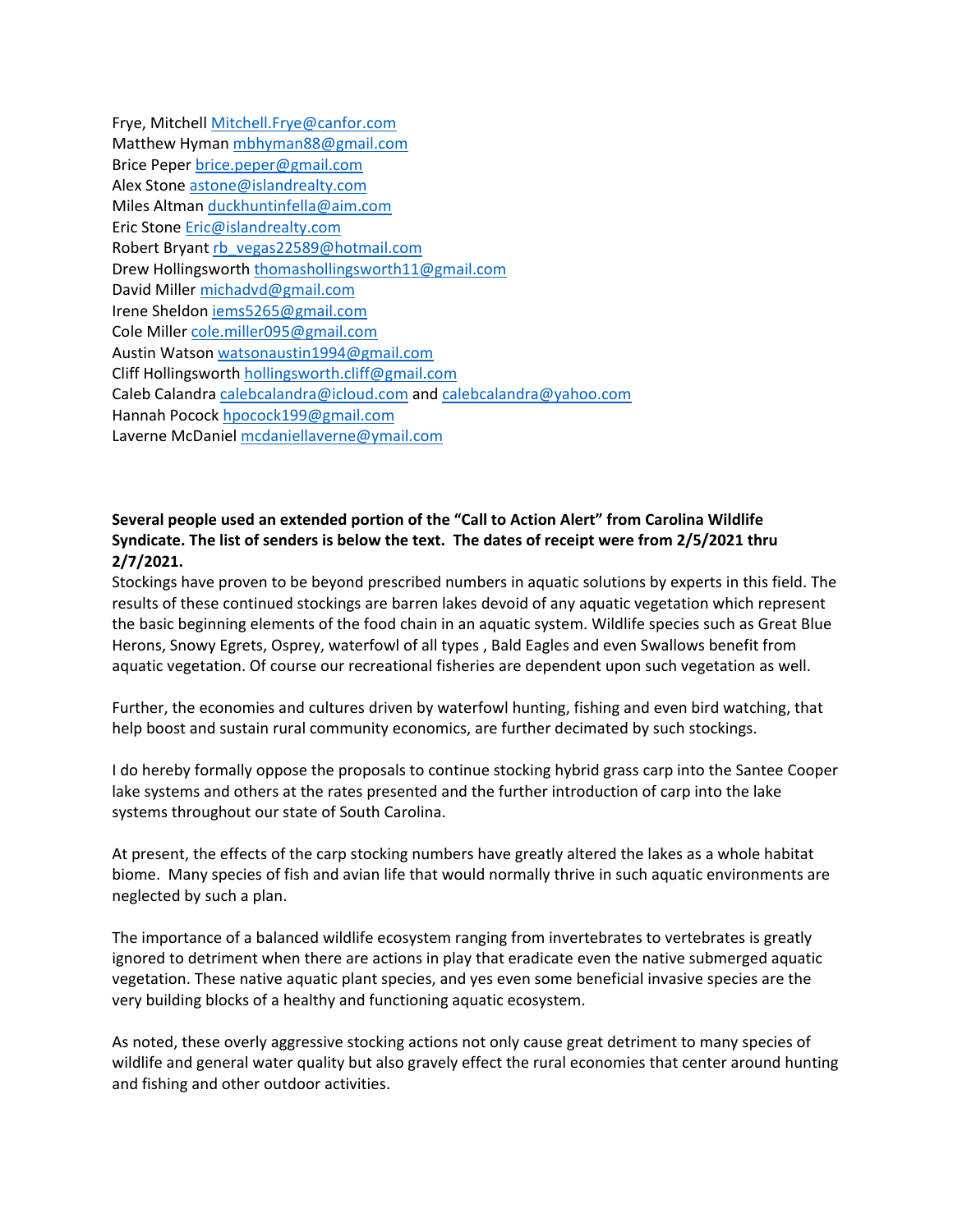In a time of concern over water quality and South Carolina's ever decreasing wildlife habitat it's well past time that the APMC recognize these detrimental actions towards wildlife and water quality. Further, to continually ignore the amount of taxpaying citizens that have opposed such actions both past and present speaks negatively as an affront to the majority of recreational users and our hunting and fishing cultures.

Anthony Forlano [ajforlanojr@gmail.com](mailto:ajforlanojr@gmail.com) Christopher McDonal[d chris.mcdonald83@gmail.com](mailto:chris.mcdonald83@gmail.com)

## **Response:**

## **1) Grass carp stocking objections.**

All triploid (sterile) grass carp stocked in South Carolina waters, private or public, are required to be tested to ensure they are triploid before being released. This is done to prevent breeding, which has caused problems with other carp species in other states. If the load being tested shows any evidence that all the fish are not triploid, the whole load is either dumped in a pit at the test site or escorted back to the state line.

Maintenance stocking of carp in public lakes which have *Hydrilla*, even if there are low acreage numbers or it is mixed in with native vegetation and not easily observable, is being done to ensure those acreage numbers remain low. The turions and tubers produced by *Hydrilla* can remain dormant for several years and sprout when the conditions are right. *Hydrilla* can produce up to 6000 tuber per square meter. *Hydrilla* can grow rapidly and quickly outcompete the native vegetation. If that occurs, larger stockings of carp are needed to effectively control the *Hydrilla*. Those larger stockings tend to cause problems because the fish start eating native vegetation once they have consumed the *Hydrilla* and it is almost impossible to remove the carp once they are put in a system. By doing smaller maintenance stockings, we can ensure lower numbers of carp in each waterbody to control *Hydrilla* and limit the impact on native vegetation. Carp prefer to eat soft vegetation like *Hydrilla* and *Elodea*. They will seek those types of plants out first before they will eat most of our natives, especially the more fibrous species like water lilies and Eurasian milfoil. There is no evidence of carp eating eelgrass, which is more likely to be eaten by turtles. Carp also do not eat giant salvinia, which is why Santee Cooper wants to introduce salvinia weevils. These weevils will only eat the salvinia and are unlikely to overwinter.

The 10,000 triploid grass carp scheduled to be stocked into the Santee Cooper Lakes this year are below the mortality rate for that system. The overall number of grass carp there continues to decline. The Council decided four years ago to stock 10,000 carp per year for five years. This was done to slow the loss of carp through mortality while having yearly age class of fish to take their place. Having multiple ages classes in the system takes advantage of the higher feeding rate of the younger fish, which can also get into shallow water to consume newly sprouted *Hydrilla*. This will allow the population to be diverse in age while slowly reducing the total numbers. The goal is to have multiple age classes in the system with an overall coverage of 1 triploid carp for every 5-6 surface acres. At that point, we can make small adjustments to the annual mortality stocking rate to account for any changes in the *Hydrilla* population, which is being seen mixed in with native plants across the system. This decision was more favorable than introducing hundreds of thousands of triploid carp into the system periodically as a reaction to increasing numbers of hydrilla.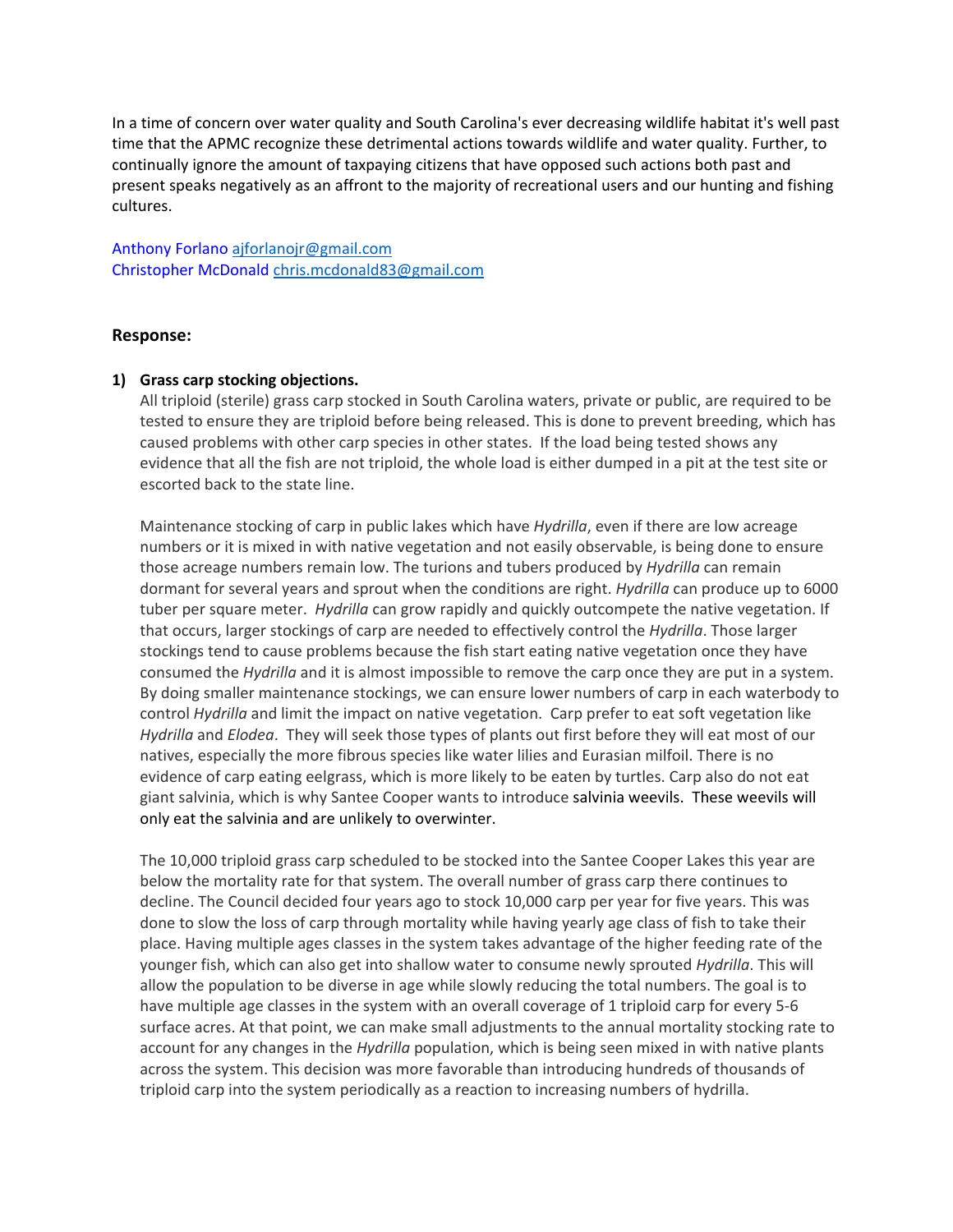Hydrilla has been treated with herbicides in Lake Marion, Lake Moultrie, Lake Greenwood, and Lake Murray in 2018 and 2019 and in Lake Marion and Lake Moultrie in 2020.

### **2) Objection to treating native species.**

Native species are only treated in limited instances where lake access or navigation is impeded, or water intakes are blocked. Santee Cooper treated 12 acres of native vegetation last year on a system that is 170,000 acres, which calculates out to less than 0.01% of the total acreage. In contrast, their hyperspectral imagery survey indicated there are 21,348.9 acres 13.38% coverage on 159,900 acres surveyed) of native species on their lakes, providing food and cover for fish and waterfowl. This does not account for any vegetation that was under tree cover.

One exception to this is in areas where cutgrass (aka white marsh) has taken over an area and created a monoculture which is unusable by most animals because it is extremely thick and is not a food source. In these cases, openings are created in those areas to allow other native vegetation to move back in and create a diverse habitat that will support fish and wildlife, as well as to allow access for hunters and fishermen. This type of action has been supported by the South Carolina Waterfowl Association and Ducks Unlimited. The former provided money a couple years ago to help fund that work and the latter is looking to do the same in the near future.

Our goal is to control the invasive species and let the natives continue to grow and expand, unless they fall in the limited instances listed above. We do not change this goal based on how rich or influential a requestor is. We follow science in making our decisions. Santee Cooper and SCDNR have worked to expand the natives by doing plantings of native species in areas that could support it. Santee Cooper has done that the past two years with eelgrass and water shield.

To get to this goal, an integrated management plan that includes herbicides, and biological control is needed. One commentor said we should follow the lead of the Tennessee Valley Authority (TVA) and their Guntersville Lake. Looking at the TVA lake management plan, they use all these things, plus mechanical control and lake drawdowns. We generally do not use mechanical control because it is slow, expensive, and not selective. It also tends to have lots of bycatch, including invertebrates and small fish. Mechanical control and lake drawdowns are also not possible on Santee Cooper due to the lake's morphology. Lake drawdowns are used on other waterbodies within the state.

## **3) Stop spraying poisonous chemicals/herbicides.**

Aquatic herbicides are safer, and far less toxic than terrestrial herbicides. There are no aquatic herbicides which are classified as restricted use, as there are with terrestrial herbicides. When used properly, including those that are copper based, they are safe and effective. There have been some claims of aquatic herbicides causing cancer, but those claims have been scientifically disproven. The newer formulations of herbicides introduced to the market in the last 10 years are even more environmentally friendly. The product ProcellaCOR SC was formulated to California registration standards, is specific to crested floating heart and *Hydrilla*, and can be utilized to specifically control those invasives without affecting many natives.

## **4) Let ecosystem behave as it naturally would.**

There are very few natural lakes in South Carolina. Most of them are oxbow lakes and Carolina Bays. Mother Nature's tendency is to try to return our man-made lakes to the rivers they once were by filling the lakes in. We have to work against that tendency by doing lake drawdowns, which dry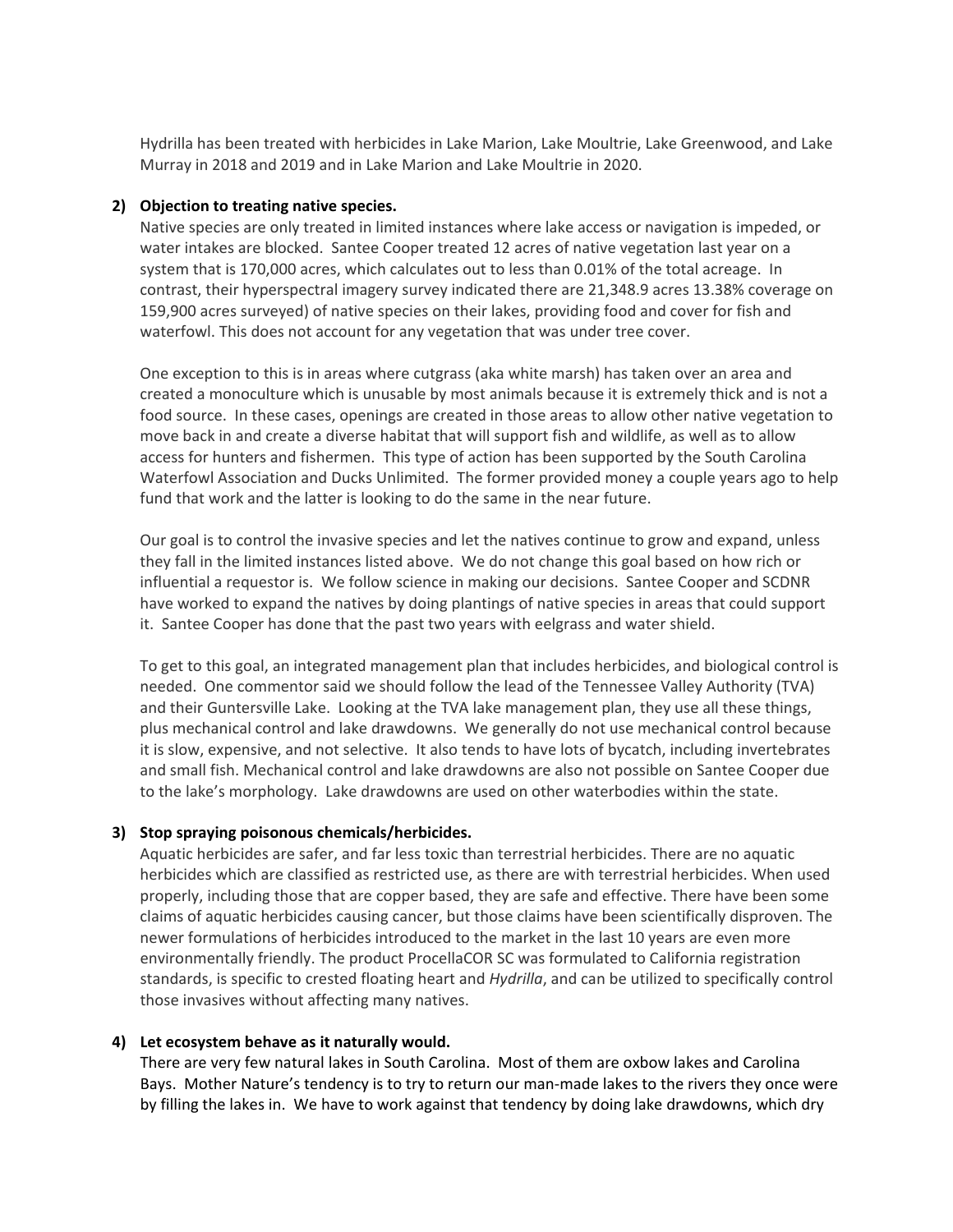and pack the soil along the edges. This controls some vegetation and provides good spawning areas for fish. Having an excess amount of vegetation, especially invasives, leads to stiller waters where sediment is deposited as well as more dead vegetation that degrades and helps to fill the lakes in.

## **5) Remove** *Hydrilla* **from nuisance species list or consider it native.**

*Hydrilla* is a Federally listed invasive species which is included in 33 individual state's regulations and listed in Canada. It is very problematic if not controlled. No matter how long it is here, it will never be considered a native because it came from another part of the world.

## **6) Carp stockings are feeding the growing cormorant population.**

Typically, double-crested cormorants eat fish that are less than 6 to 8 inches. See page 12 of [https://www.aphis.usda.gov/wildlife\\_damage/reports/Wildlife%20Damage%20Management%20Te](https://www.aphis.usda.gov/wildlife_damage/reports/Wildlife%20Damage%20Management%20Technical%20Series/Cormorants-WDM-Technical-Series.pdf) [chnical%20Series/Cormorants-WDM-Technical-Series.pdf.](https://www.aphis.usda.gov/wildlife_damage/reports/Wildlife%20Damage%20Management%20Technical%20Series/Cormorants-WDM-Technical-Series.pdf) The grass carp being stocked are 12" or larger.

# **7) Vegetation clogging hydropower and drinking water intakes is due to carp feeding and cutting mats loose.**

The hydrilla mats that clogged the Santee Cooper hydroelectric intakes were before the introduction of grass carp. There have been a few minor issues over the years with other vegetation mats clogging water intakes. Mats of vegetation breaking loose is usually due to high water flows, not carp feeding activities as they generally eat from the top down.

## **8) Management is damaging the economy.**

The Santee Cooper lakes have been listed in the top 25 by Bassmaster for the past 10 years and are number 23 on their recent list of best lakes of the decade [\(https://www.bassmaster.com/best-bass](https://www.bassmaster.com/best-bass-lakes/slideshow/best-bass-lakes-2010s#slide48)[lakes/slideshow/best-bass-lakes-2010s#slide48\)](https://www.bassmaster.com/best-bass-lakes/slideshow/best-bass-lakes-2010s#slide48). Lake Murray, Strom Thurmond Reservoir, and Lake Hartwell fall in their "Best of the Rest" list for the southeast.

In 2017, it was estimated that the total economic contribution, of fishing hunting and wildlife viewing to South Carolina was \$2.74 billion and the collective economic contribution of South Carolina's natural resource-based sectors had grown by 15% over the previous seven years [\(https://www.dnr.sc.gov/economic/index.html\)](https://www.dnr.sc.gov/economic/index.html). Although this is slightly dated and doesn't show the direct impacts to areas around the waterbodies, there have been recent reports of increases in outdoor activities during the COVID-19 pandemic, including boating, hunting and fishing.

### **9) Can invasives be eradicated?**

In most public waterbodies, it is unlikely that invasives will be eradicated. They can usually be controlled so that they are not problematic. They can sometimes be eradicated in small or private waterbodies.

## **10) Educate the public so they don't proliferate the problem.**

SC DNR's Aquatic Nuisance Species Program works to educate the public by attending SEWE and the Sportsmen's Classic, working with boat dealers to encourage new boat owners to clean their boats after using it, providing information online

[\(https://www.dnr.sc.gov/water/envaff/aquatic/index.html\)](https://www.dnr.sc.gov/water/envaff/aquatic/index.html), and answering phone calls. Santee Cooper has a YouTube channel where they have published several videos addressing natives and invasive species. They visit homeowner associations, fishing tournaments, boat clubs and have invited individuals and special interest groups to their office to discuss management strategies.